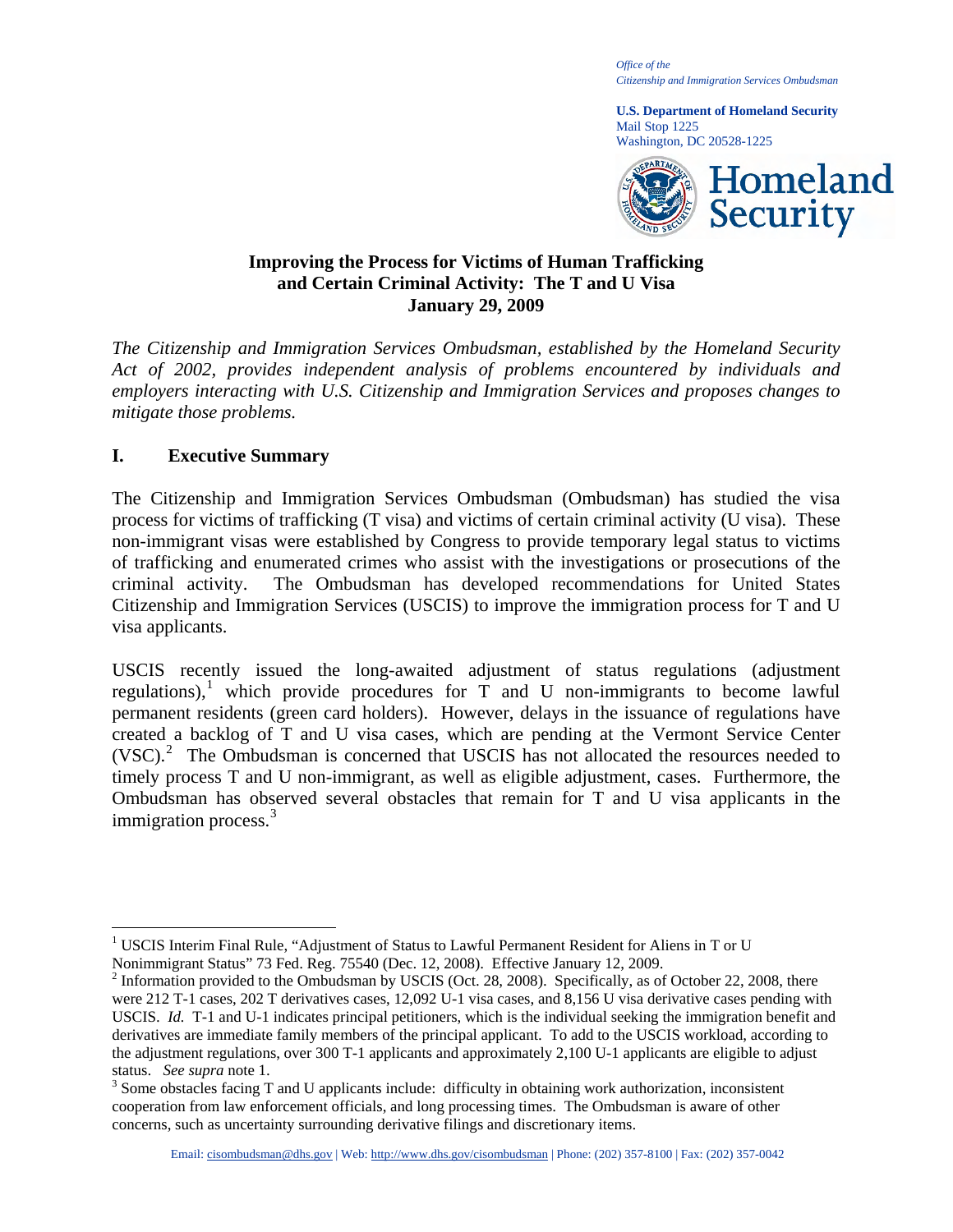Recommendation from the CIS Ombudsman to the Director, USCIS January 29, 2009 Page 2 of 19

In an effort to eliminate further delays, facilitate criminal investigations, and assist victims in obtaining the legal status intended by Congress in the "Victims of Trafficking and Violence Protection Act" (VTVPA),<sup>[4](#page-1-0)</sup> the Ombudsman recommends that USCIS:

- **1) Expeditiously provide more detailed public guidance on new filing procedures outlined in the December 2008 adjustment regulations as well as the trafficking reauthorization legislation for T and U visa applicants.**
- **2) Find alternatives for T visa non-immigrant applicants to obtain work authorization while their applications are pending.**
- **3) Expeditiously implement procedures and provide public guidance for U visa nonimmigrant applicants to apply for work authorization as outlined in the December 2008 reauthorization legislation.**
- **4) Provide adequate staff at the T and U visa unit to ensure prompt adjudication of the existing and anticipated T and U visa applications.**
- **5) Post processing times for Form I-914 (Application for T Non-Immigrant Status) and Form I-918 (Petition for U Non-Immigrant Status).**

## **II. Background**

There are an estimated 800,000 individuals trafficked across national borders each year.<sup>[5](#page-1-1)</sup> Trafficking has a profound impact: "[i]t deprives people of their human rights and freedoms, it is a global health risk, and it fuels the growth of organized crime."[6](#page-1-2)

In 2000, the VTVPA<sup>[7](#page-1-3)</sup> established the T and U non-immigrant visas, which provide temporary legal status to victims of trafficking and enumerated crimes who assist with investigations or prosecutions of criminal activity. The intent of the VTVPA is to "combat trafficking in persons, a contemporary manifestation of slavery whose victims are predominately women and children, to ensure just and effective punishment of traffickers, and to protect their victims."<sup>[8](#page-1-4)</sup> Many federal agencies have partnered to fight human trafficking, including the U.S. Departments of Homeland Security (DHS), State (DOS), Justice (DOJ), Health and Human Services (HHS), $9$ Defense (DOD), and Labor (DOL).

<span id="page-1-0"></span> 4 "Victims of Trafficking and Violence Protection Act of 2000" Pub. L. No. 106-386 (Oct. 28, 2000). Codified at INA §§ 101(a)(15)(T), 101(a)(15)(U), 214(n), 214(p), 245(l), and 245(m).

<span id="page-1-1"></span><sup>&</sup>lt;sup>5</sup> U.S. Department of State, Bureau of Public Affairs Publication, "Facts About Human Trafficking" (Mar. 15,

 $^{6}$ Id. (emphasis removed)

<span id="page-1-5"></span><span id="page-1-4"></span>

<span id="page-1-3"></span><span id="page-1-2"></span><sup>&</sup>lt;sup>7</sup> *See supra* note 4.<br><sup>8</sup> *Id.*<br>9 *See supra* note 5. HHS works to assist trafficking victims so that they may receive the same assistance available to refugees and conducts a national outreach campaign to increase awareness. *Id.*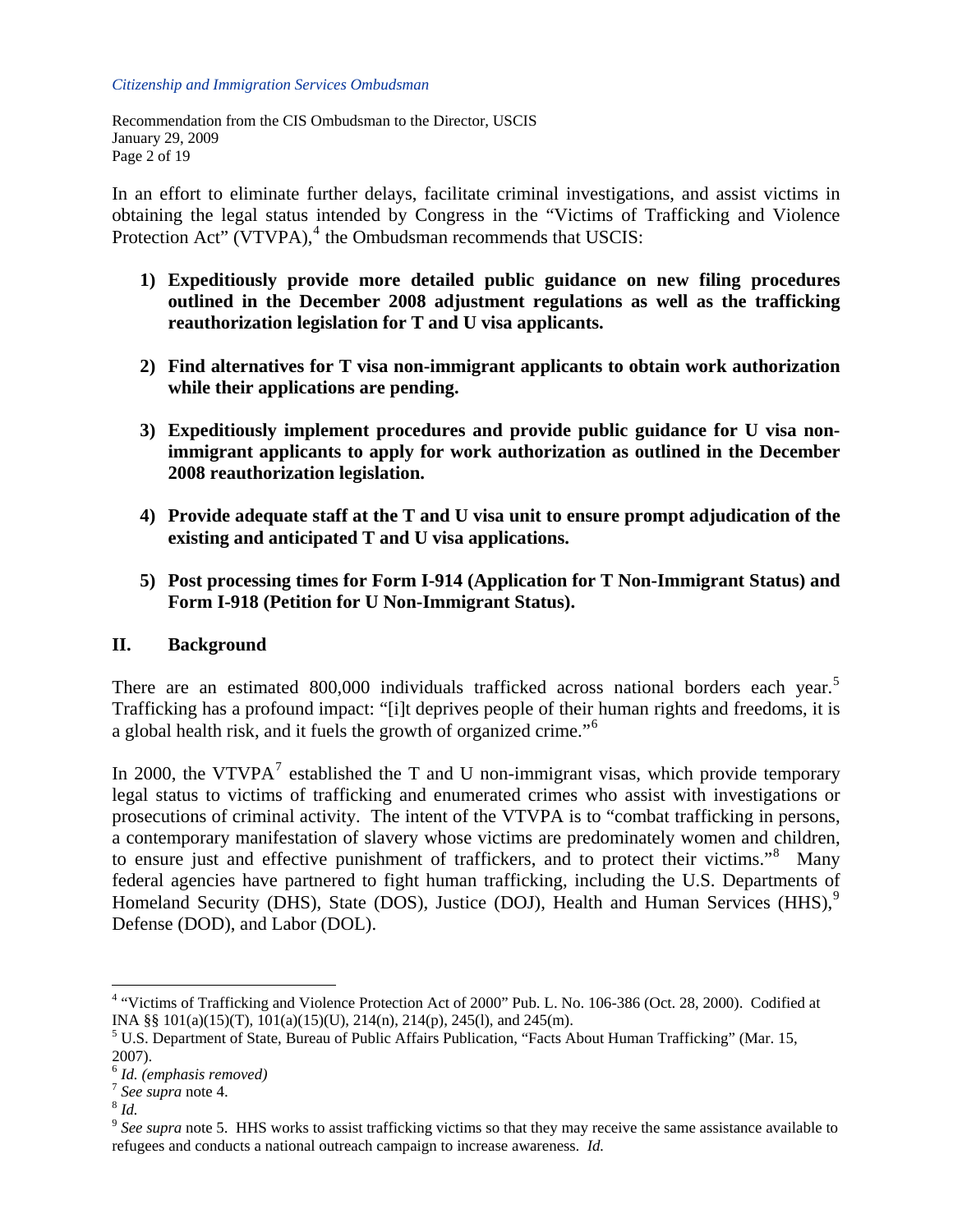Recommendation from the CIS Ombudsman to the Director, USCIS January 29, 2009 Page 3 of 19

USCIS plays an important role in the fight against human trafficking by adjudicating immigration cases, conducting outreach to law enforcement agencies and stakeholders, and developing regulations to establish the procedures for T and U visa applicants. In addition, USCIS has established a dedicated and knowledgeable unit at the VSC to adjudicate T and U visa applications. The Ombudsman has heard positive reports from stakeholders regarding the VSC and its role in adjudicating T and U visa cases.<sup>[10](#page-2-0)</sup> Specifically, stakeholders report that the VSC is responsive, knowledgeable, and sensitive to the issues faced by victims. The adjudicators are selected from an experienced pool of adjudicators and undergo specialized training. $11$ 

Since its enactment, several delays have thwarted the success of VTVPA, placing victims in a prolonged period of uncertainty. The formation of DHS after September 11, 2001, and redelegation of agency responsibility has played a role in the delays. The Immigration and Naturalization Service (INS) issued regulations containing procedures for T non-immigrant applicants in  $2002^{12}$  $2002^{12}$  $2002^{12}$  (two years after the passage of the VTVPA).

Subsequently, USCIS was tasked with developing regulations and processing immigration cases. USCIS issued regulations for the U visa in September  $2007<sup>13</sup>$  $2007<sup>13</sup>$  $2007<sup>13</sup>$  (seven years after the passage of the VTVPA). Following congressional pressure,<sup>[14](#page-2-4)</sup> USCIS issued the adjustment regulations for T and U visa holders to become lawful permanent residents (green card holders) in December 2008, effective January 12, 2009.<sup>[15](#page-2-5)</sup> Because of the delays, thousands of victims have failed to obtain the benefits afforded to them by the VTVPA. Significantly, on December 23, 2008, President Bush signed a trafficking reauthorization bill,<sup>[16](#page-2-6)</sup> indicating the importance of this issue.

 $10$  Ombudsman meeting with U visa stakeholders (Aug. 1, 2008).

<span id="page-2-1"></span><span id="page-2-0"></span> $11$  Information provided to the Ombudsman by USCIS (Oct. 8, 2008).

<span id="page-2-2"></span><sup>&</sup>lt;sup>12</sup> "New Classification for Victims of Severe Forms of Trafficking in Persons; Eligibility for 'T' Nonimmigrant Status" 67 Fed. Reg. 4784 (Jan. 31, 2002).

<span id="page-2-3"></span><sup>&</sup>lt;sup>13</sup> "New Classification for Victims of Criminal Activity; Eligibility for 'U' Nonimmigrant Status'' 72 Fed. Reg. 53014 (Sept. 17, 2007).

<span id="page-2-4"></span><sup>&</sup>lt;sup>14</sup> Press Release, "Conyers and Lofgren Demand that DHS Issue Rule for Crime Victims: Administration Has Failed to Adopt Regulations to Protect Crime Victims who Cooperate with Law Enforcement" (July 11, 2008).

<http://lofgren.house.gov/PRArticle.aspx?NewsID=1926> (accessed Nov. 10, 2008). The press release stated, "[d]espite the enactment of VTVPA eight years ago, and an explicit Congressional mandate to issue the

implementing regulations more than two years ago, DHS has yet to issue the T and U adjustment regulations." It continued, "[t]he failure to timely issue this rule has had concrete, detrimental impact on the lives of crime victims and their families."

<span id="page-2-5"></span><sup>&</sup>lt;sup>15</sup> USCIS Press Release, "Fact Sheet: USCIS Publishes New Rule for Nonimmigrant Victims of Human Trafficking and Specified Criminal Activity" (Dec. 8, 2008). USCIS explained the reason for the delay on its website: "The adjustment of status provisions for 'T' and 'U' visa holders are complex; many difficult legal and policy issues required resolution. Such issues led to intricate and often complicated discussions among the many agencies with which we needed to coordinate. The administration of the adjustment of status provisions for 'T' and 'U' visa holders is markedly different from other adjustment of status provisions in the INA. We recognize this is a vulnerable population and we want to ensure that our policies and procedures are sound."

<span id="page-2-6"></span><sup>&</sup>lt;sup>16</sup> "Trafficking Victims Protection Reauthorization Act" Pub. L. No. 110-457 (Dec. 23, 2008).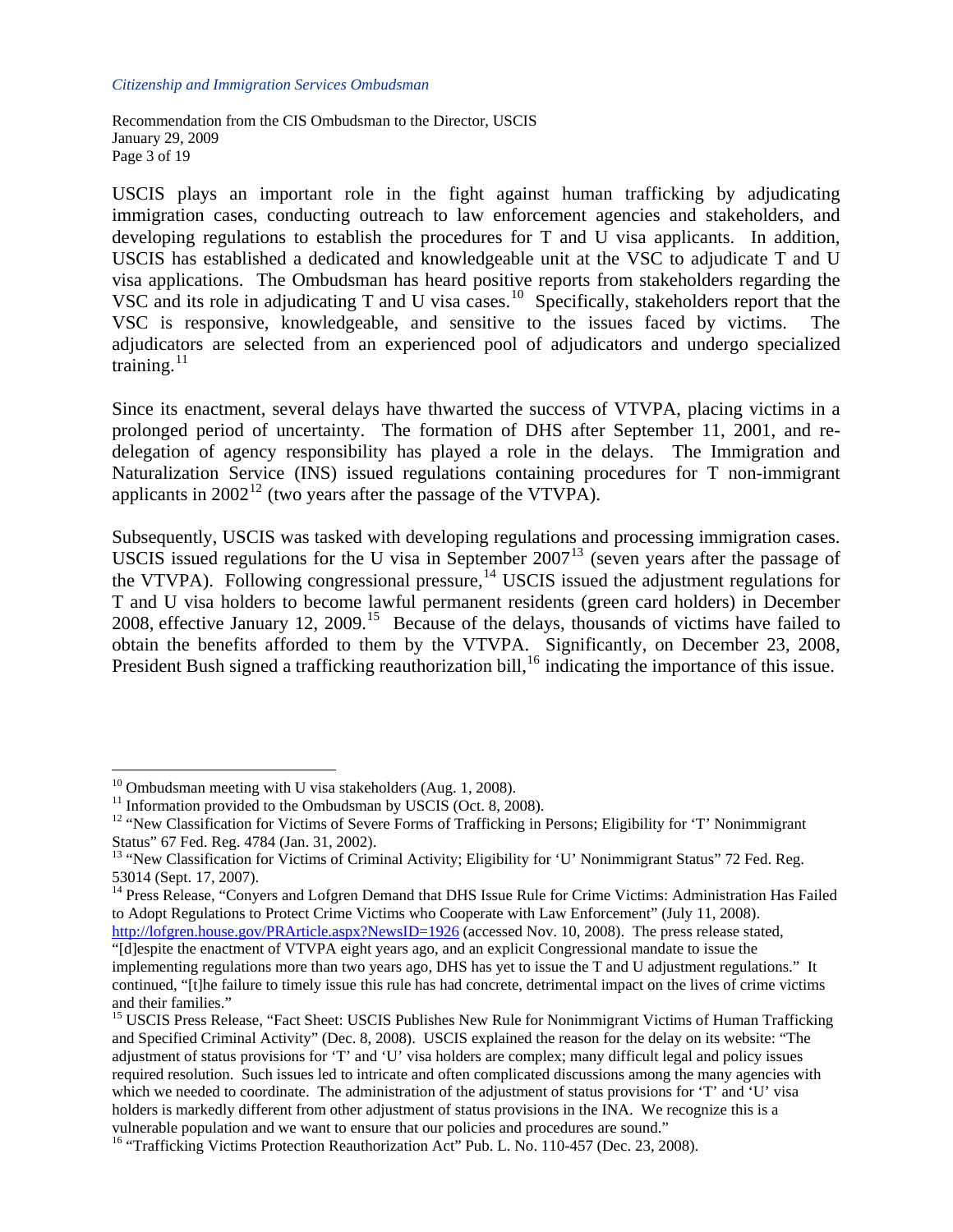Recommendation from the CIS Ombudsman to the Director, USCIS January 29, 2009 Page 4 of 19

USCIS has provided the public with some information on the new adjustment regulations. In addition, the Ombudsman understands that USCIS is working on guidance regarding the procedures outlined in the new legislation.





### **A. The T Visa**

The purpose of the T non-immigrant visa is to allow eligible victims of trafficking to legally remain in the United States and provide assistance with the investigation and prosecution of traffickers.<sup>[24](#page-3-7)</sup> According to DOS, of the estimated hundreds of thousands of people trafficked across international borders annually, approximately 14,500-17,500 people are trafficked into the United States.<sup>[25](#page-3-8)</sup> According to DOJ, "[the] T visa is a powerful new tool to protect the most vulnerable victims and prevent future trafficking."<sup>[26](#page-3-9)</sup>

# **1. The T Non-Immigrant Visa Process[27](#page-3-10)**

By statute, there are 5,000 T non-immigrant visas available for issuance annually, which provide temporary legal status to qualified victims.<sup>[28](#page-3-11)</sup> T non-immigrant status cannot exceed four years<sup>29</sup>

<span id="page-3-1"></span><span id="page-3-0"></span> $17$  See supra note 12.

<sup>&</sup>lt;sup>18</sup> *See supra* note 13.<br><sup>19</sup> *See supra* note 1.

<span id="page-3-4"></span><span id="page-3-3"></span><span id="page-3-2"></span><sup>&</sup>lt;sup>20</sup> *See supra* note 4. *20 See supra* note 4. *21 Comparer 1. 2003 Comparer 1. 2003 Comparer 1. 2003 Comparer 1. 2003 Comparer 1. 2003 Comparer 1. 2003 Comparer 1. 2003 Comparer 1. 2003 Comparer 1. 20* 

<span id="page-3-5"></span><sup>&</sup>lt;sup>22</sup> "Trafficking Victims Protection Reauthorization Act" Pub. L. No. 109-164 (Jan. 10, 2006).<br><sup>23</sup> See supra note 16.

<span id="page-3-7"></span><span id="page-3-6"></span><sup>&</sup>lt;sup>24</sup> USCIS Webpage, "Victims of Trafficking and Violence Protection Act of 2000 (VTVPA)" [www.uscis.gov](http://www.uscis.gov/). (accessed Jan. 8, 2009).

<span id="page-3-8"></span><sup>&</sup>lt;sup>25</sup> U.S. Customs and Border Protection News Release, "CBP, ICE Launch Effort to Raise Awareness of Human Trafficking" (Sept. 9, 2008) citing to information from DOS.<br><sup>26</sup> DOJ, "Department of Justice Issues T Visa To Protect Women, Children and All Victims of Human Trafficking"

<span id="page-3-9"></span><sup>(</sup>Jan. 24, 2002) quoting former INS Commissioner James Ziglar.<br>http://www.usdoj.gov/opa/pr/2002/January/02\_crt\_038.htm (accessed Nov. 12, 2008).

<span id="page-3-10"></span><sup>&</sup>lt;sup>[27](http://www.usdoj.gov/opa/pr/2002/January/02_crt_038.htm)</sup> See Appendix 1, "T Non-Immigrant Visa Eligibility Requirements" and Appendix 3, "Comparison of T and U Non-Immigrant Eligibility Requirements" for more information.

<span id="page-3-11"></span><sup>&</sup>lt;sup>28</sup> INA § 214(o); 8 U.S.C. § 1184(o) (2008). Derivatives (immediate family members planning to join the principal) are not subject to an annual cap and must file Form I-914, Supplement A. *Id*.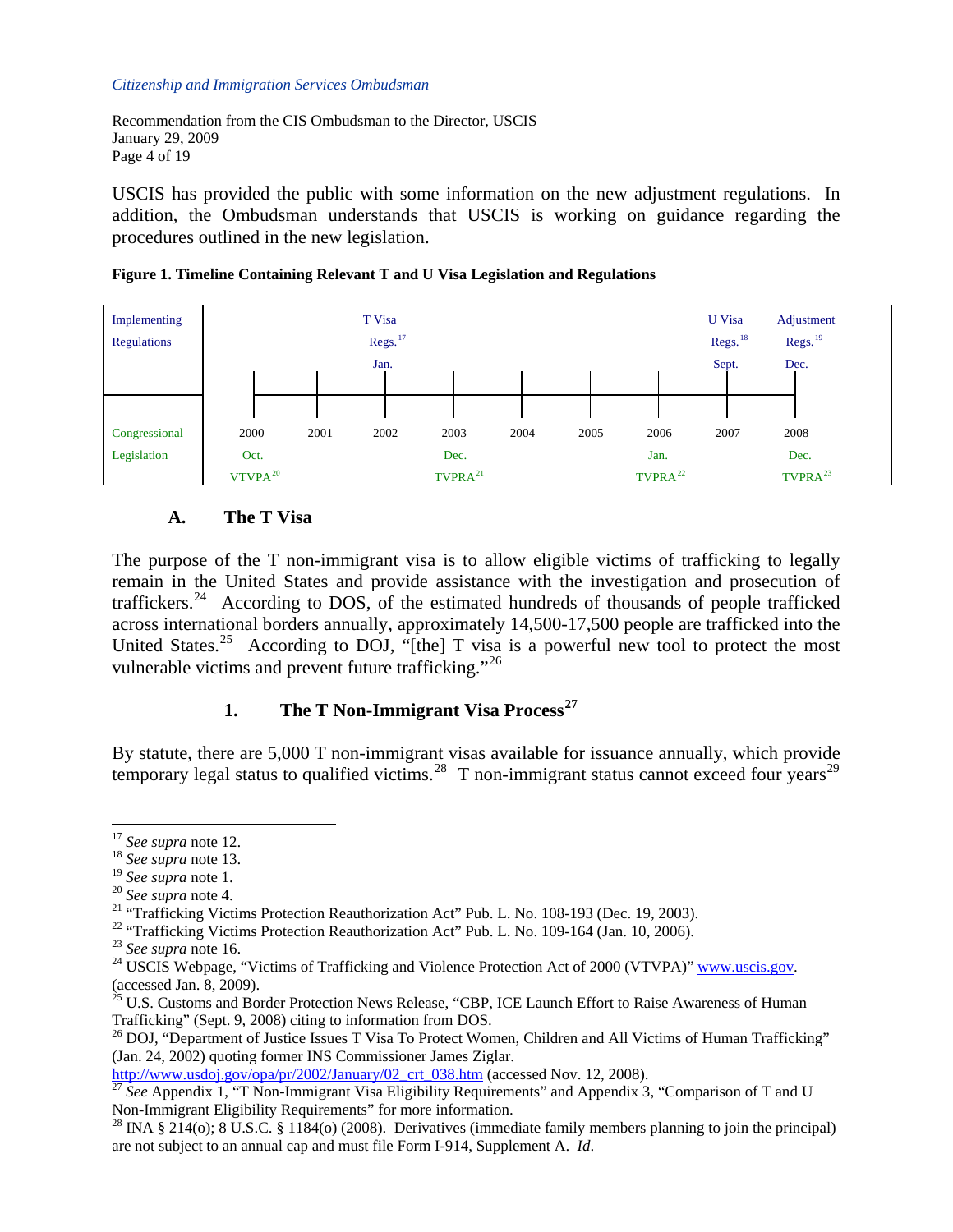Recommendation from the CIS Ombudsman to the Director, USCIS January 29, 2009 Page 5 of 19

unless due to exceptional circumstances,  $30$  or if the T visa applicant obtains a law enforcement certificate stating that the victim's presence is of law enforcement necessity. There is no filing fee for Form I-914. Upon approval of the T visa by USCIS, victims are granted work authorization.

As of October 2008, USCIS had received less than 2,300 T visa principal applications: 1,308 were approved, 709 were denied or withdrawn, and 212 remained pending since the establishment of the T visa in the VTVPA. $31$  Work authorization is available for T visa nonimmigrant applicants who obtain continued presence status while their applications are pending, but that status can only be requested by a law enforcement official.<sup>[32](#page-4-2)</sup>

# **2. The T Visa Adjustment of Status Process[33](#page-4-3)**

In December 2008, USCIS issued adjustment regulations, effective January 12, 2009, providing procedures for T visa holders to apply to become lawful permanent residents (green card holders).<sup>[34](#page-4-4)</sup> By statute, USCIS is limited to adjusting 5,000 principal T visas a year, not including derivatives.<sup>[35](#page-4-5)</sup>

# **B. The U Visa[36](#page-4-6)**

Congress established the U non-immigrant classification in the VTVPA in 2000 to provide legal status to victims of specified crimes.<sup>[37](#page-4-7)</sup> "[V]ictims may not have legal status and, therefore may be reluctant to help in the investigation or prosecution of criminal activity for fear of removal from the United States. In passing this legislation, Congress intended to strengthen the ability of law enforcement agencies to investigate and prosecute cases of domestic violence, sexual assault, trafficking of aliens and other crimes while offering protection to victims of such crimes."<sup>[38](#page-4-8)</sup>

<sup>&</sup>lt;sup>29</sup> *Id.* The duration of status was added to section 214 after passage of the "Violence Against Women and Department of Justice Reauthorization Act" Pub. L. No. 109-162 (Jan. 5, 2006).

<span id="page-4-1"></span><span id="page-4-0"></span><sup>&</sup>lt;sup>30</sup> *See supra* note 16.<br><sup>31</sup> Information provided to the Ombudsman by USCIS (Oct. 28, 2008). In addition, USCIS received 1,440 I-914A applications for derivatives: 1,077 were approved, 183 were denied, and 202 remain pending.<br><sup>32</sup> 28 C.F.R. § 1100.35 (2008). "Federal law enforcement officials who encounter alien victims of severe forms of

<span id="page-4-2"></span>trafficking in persons who are potential witnesses to that trafficking may request that the [INS] grant the continued presence…." The status may include "parole, voluntary departure, stay of final order, section 107(c)(3)-based deferred action, or any other authorized form of continued presence…." *Id*. This status does not convey

<span id="page-4-3"></span>immigration status. Victims granted continued presence will be eligible for work authorization. *Id.* <sup>33</sup> *See* Appendix 4, "T Visa Adjustment of Status Eligibility Requirements" and Appendix 6, "Comparison of T and U Visa Adjustment of Status Eligibility Requirements" for more information.  $34$  See supra note 1.

<span id="page-4-6"></span><span id="page-4-5"></span><span id="page-4-4"></span><sup>&</sup>lt;sup>35</sup> *Id.* 35 *Id.* 35 *Id.* 36 *See Supra* note 1.<br><sup>36</sup> *See* Appendix 2, "U Visa Non-Immigrant Eligibility Requirements" and Appendix 3, "Comparison of T and U Non-Immigrant Eligibility Requirements" for more information.

<span id="page-4-8"></span><span id="page-4-7"></span><sup>37</sup> *See supra* note 4. 38 *Supra* note 13.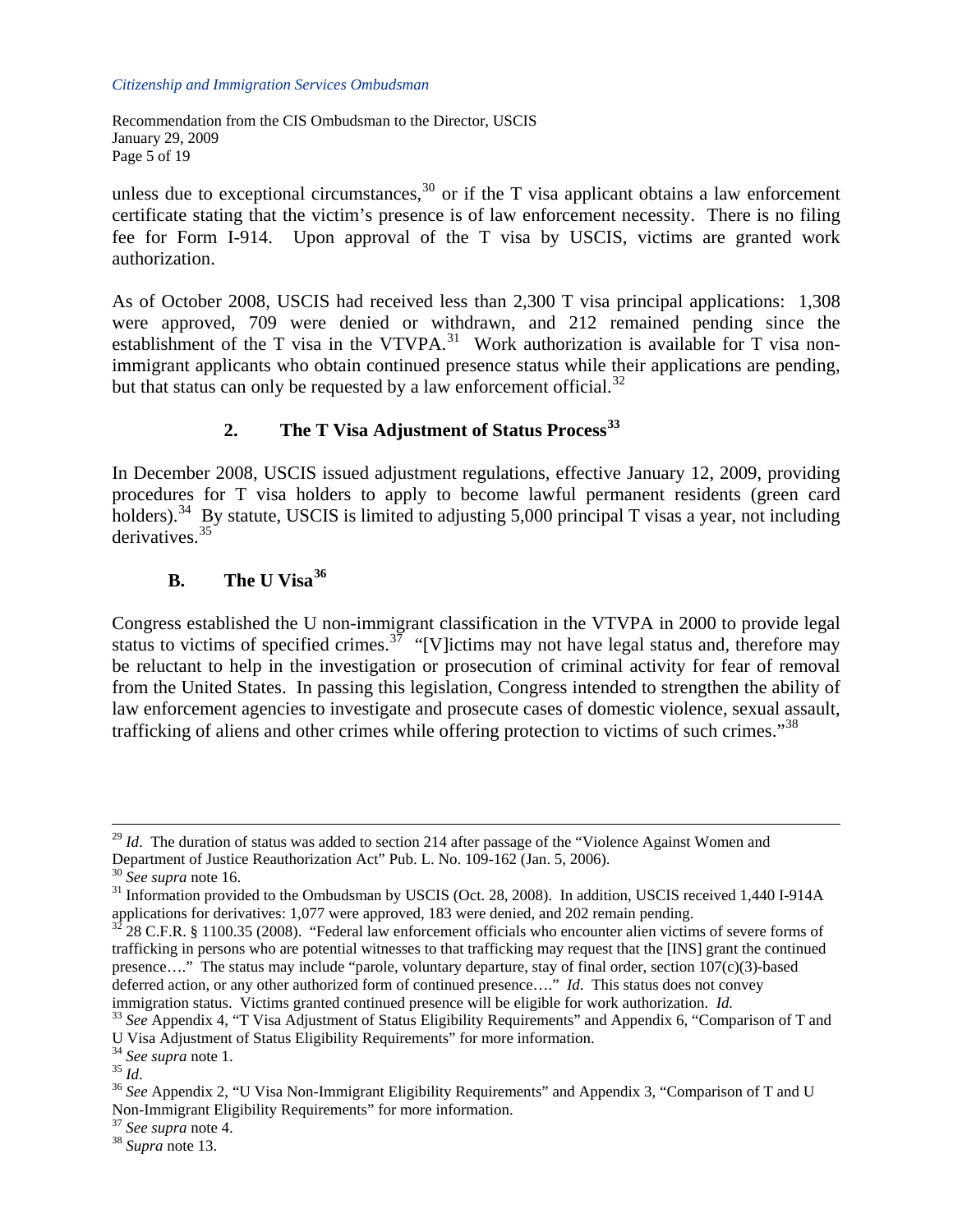Recommendation from the CIS Ombudsman to the Director, USCIS January 29, 2009 Page 6 of 19

## **1. The U Non-Immigrant Visa Process**

There is an annual cap of 10,000 U visas per year, not including visas for derivative family members.<sup>[39](#page-5-0)</sup> Applications are filed with the VSC. U visa status cannot exceed four years unless due to exceptional circumstances, $40$  or if the U visa applicant receives a law enforcement certificate stating that the victim's presence is necessary to assist in the investigation or prosecution.<sup>[41](#page-5-2)</sup> Upon approval by USCIS, U visa holders are granted work authorization.<sup>[42](#page-5-3)</sup>

## **2. Interim Relief for U Non-Immigrant Applicants**

The seven year period between the passage of the VTVPA (2000) and the issuance of the interim final rule (2007) created a period of uncertainty for individuals seeking U visa immigration benefits. In 2001, INS issued guidance on interim relief that contained procedures to be followed while regulations implementing the T and U visa status were pending.<sup>[43](#page-5-4)</sup> The memorandum indicated that because the regulations were not finalized, individuals identified as possible victims should not be removed from the United States. Furthermore, "[e]xisting authority and mechanisms such as parole, deferred action, and stays of removal [would] be used to achieve this objective...."<sup>[44](#page-5-5)</sup>

Roles shifted from INS to USCIS after formation of DHS in 2002. In 2003, with regulations still pending, USCIS issued a memorandum about the U non-immigrant process stating that a "more unified, centralized approach is needed in the interim relief process."<sup>[45](#page-5-6)</sup>

Interim relief was granted to those deemed *prima facie* eligible for U non-immigrant status. Approved applicants were placed in deferred action status, which provided victims with the opportunity to apply for work authorization.<sup>46</sup> Deferred action is not an immigration status, but a discretionary form of relief.<sup>[47](#page-5-8)</sup>

According to stakeholders assisting U visa applicants, some applicants were reluctant to apply for interim relief due to the absence of regulations with clear procedures, and they feared removal from the United States.

<span id="page-5-0"></span> $39$  Id.

<span id="page-5-2"></span><span id="page-5-1"></span><sup>&</sup>lt;sup>40</sup> *See supra* note 16.<br><sup>41</sup> INA § 214(p); 8 U.S.C. § 1184(p) (2008).<br><sup>42</sup> Id

<span id="page-5-4"></span><span id="page-5-3"></span><sup>&</sup>lt;sup>43</sup> INS Memorandum, "Victims of Trafficking and Violence Protection Act of 2000 (VTVPA) Policy Memorandum #2 – 'T' and 'U' Nonimmigrant Visas'' (Aug. 30, 2001).<br><sup>44</sup>  $Id$ .

<span id="page-5-6"></span><span id="page-5-5"></span><sup>&</sup>lt;sup>45</sup> USCIS Memorandum for Director, Vermont Service Center, from William R. Yates, "Centralization of Interim Relief for U Nonimmigrant Status Applicants" (Oct. 8, 2003). 46 8 C.F.R. § 274a.12(c)(14) (2008).

<span id="page-5-8"></span><span id="page-5-7"></span><sup>&</sup>lt;sup>47</sup> "An alien who has been granted deferred action, an act of administrative convenience to the government which gives some cases lower priority, if the alien establishes an economic necessity for employment…" *Id*.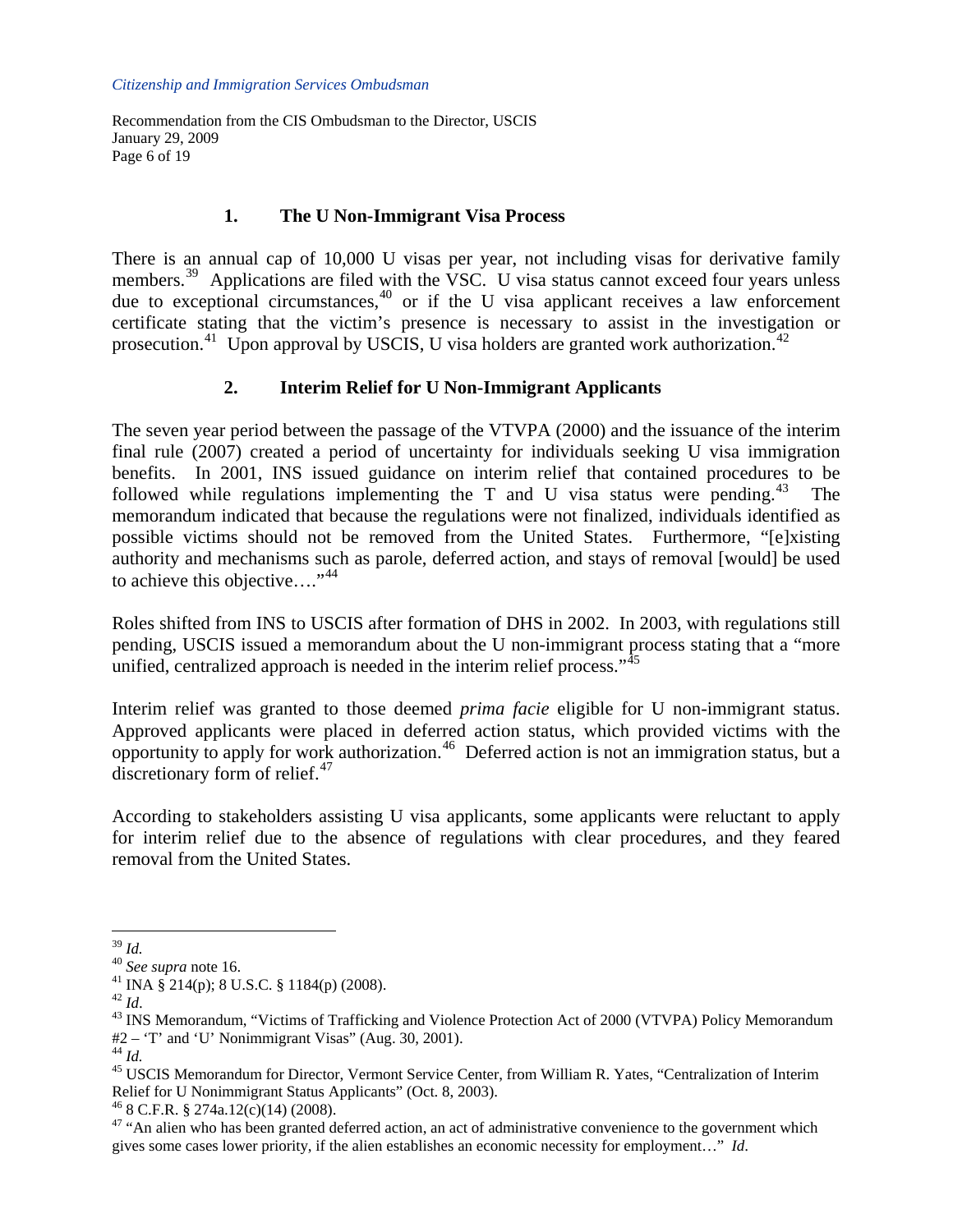Recommendation from the CIS Ombudsman to the Director, USCIS January 29, 2009 Page 7 of 19

### **3. Regulations for U Non-Immigrant Visa Applicants**

USCIS issued the interim final regulations containing procedures for victims seeking U visa status on September 17, 2007.<sup>[48](#page-6-0)</sup> The interim final regulations clarified filing procedures for U visa applicants and established Form I-918 (Petition for U Non-Immigrant Status), to be filed with the VSC.

USCIS publicly noted that it would not re-evaluate previous grants of deferred action, parole, and stays of removal.<sup>[49](#page-6-1)</sup> Significantly, USCIS stated it would extend interim relief until the agency completed the adjudication of the U visa application.<sup>[50](#page-6-2)</sup> Effectively, those U visa applicants who filed for interim relief could continue to apply for work authorization while those individuals who applied after the interim final rule was implemented could not apply. Significantly, in recent legislation, Congress recognized the importance for U visa applicants to be able to work while their applications are pending,<sup>[51](#page-6-3)</sup> but USCIS has not yet issued guidance.

As of October 2008, USCIS had received 12,151 principal U visa applications since the establishment of the U visa in the VTVPA.<sup>[52](#page-6-4)</sup> However, only 50 were approved and nine were denied or withdrawn. USCIS placed the vast majority of U visa applications (12,092 applications) on hold while finalizing adjustment regulations to address outstanding issues such as the availability of a fee waiver for the inadmissibility waiver and potential loss of status.<sup>[53](#page-6-5)</sup>

# **4. Adjustment of Status Regulations[54](#page-6-6)**

USCIS issued the adjustment regulations for T and U non-immigrants on December 12, 2008. Unlike the T visa adjustment regulations, there is no limit to the number of U non-immigrants who can adjust status in a fiscal year.<sup>[55](#page-6-7)</sup> There are three eligibility requirements for U non-immigrants to adjust status to lawful permanent residence.<sup>[56](#page-6-8)</sup>

<sup>48</sup> *See supra* note 13.

<span id="page-6-1"></span><span id="page-6-0"></span><sup>&</sup>lt;sup>49</sup> USCIS Update, "USCIS Announces Update for Processing Petitions for Nonimmigrant Victims of Criminal Activity" (April 10, 2008). [http://www.uscis.gov/files/article/U-Visa\\_10Apr08.pdf](http://www.uscis.gov/files/article/U-Visa_10Apr08.pdf) (accessed Dec. 6, 2008).<br><sup>50</sup> Id. See supra note 16. Section 201 states, "[t]he Secretary may grant work authorization to any alien who has

<span id="page-6-3"></span><span id="page-6-2"></span>pending, bona fide application for nonimmigrant status under section  $101(a)(15)(U)$ ."

<span id="page-6-4"></span>Information provided to Ombudsman by USCIS (Oct. 28, 2008).

<span id="page-6-5"></span><sup>&</sup>lt;sup>53</sup> *Id.* In addition, USCIS received 8,220 U visa derivative applications: 11 were approved, 6 denied, 8,156 remain

<span id="page-6-6"></span>pending. *Id.*<br><sup>54</sup> See Appendix 5, "U Visa Adjustment of Status Eligibility Requirements" and Appendix 6, "Comparison of T and U Visa Adjustment of Status Eligibility Requirements" for more information.

<span id="page-6-7"></span><sup>55</sup> *See supra* note 1; s*ee also*, USCIS Press Release, "Fact Sheet: USCIS Publishes New Rule for Nonimmigrant Victims of Human Trafficking and Specified Criminal Activity" USCIS answers the question, "Is there a cap on the number of 'T' and 'U' nonimmigrants that can apply to adjust status?" (Dec. 8, 2008).

<span id="page-6-8"></span><sup>56</sup> *See supra* note 1.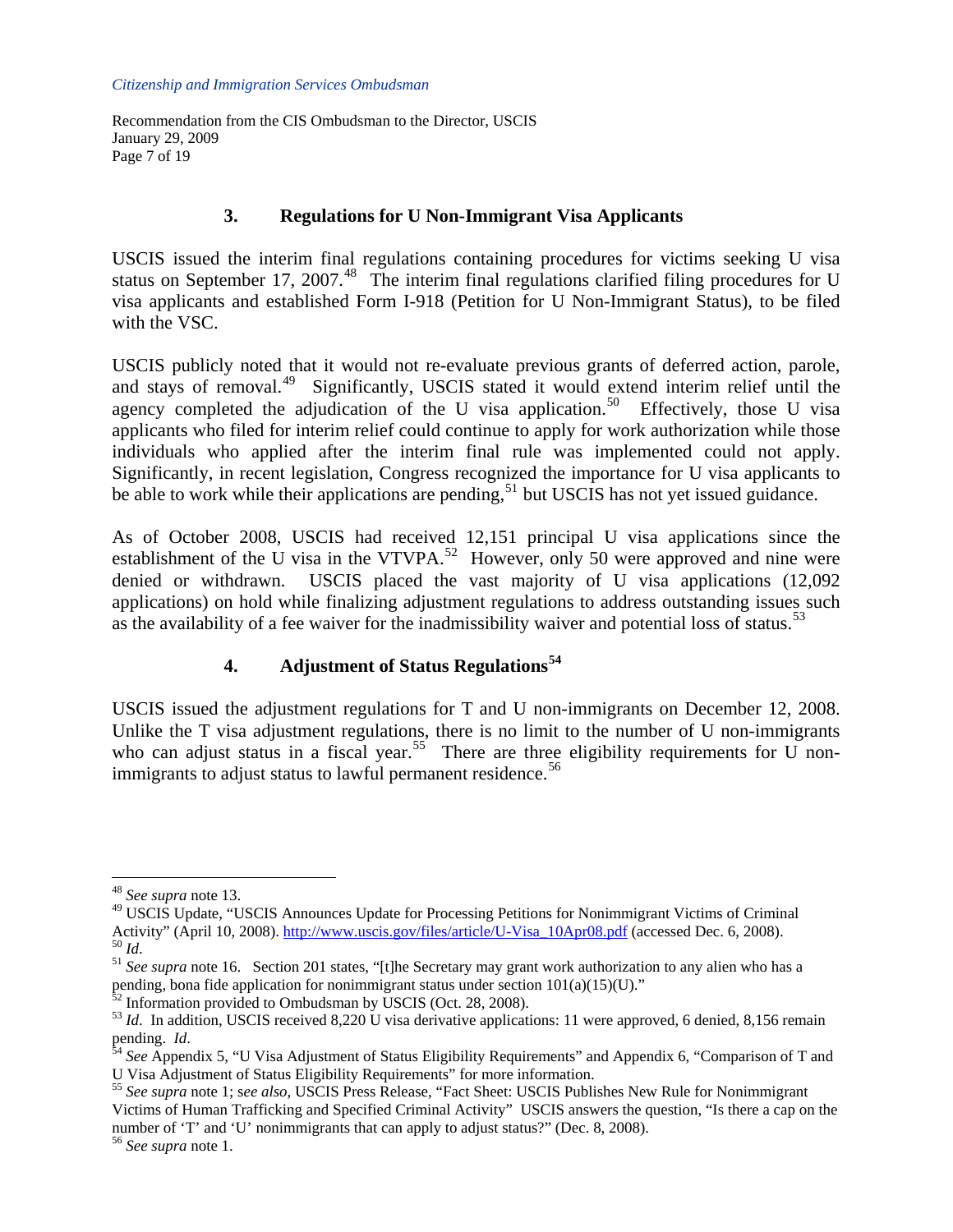Recommendation from the CIS Ombudsman to the Director, USCIS January 29, 2009 Page 8 of 19

# **C. Some Key Issues Addressed in the Adjustment Regulations**

# **1. Fee Waivers for the Inadmissibility Waiver[57](#page-7-0)**

One of the primary obstacles for T and U visa applicants was the unavailability of the fee waiver for the inadmissibility waiver.<sup>[58](#page-7-1)</sup> The fee for the inadmissibility waiver is \$545.<sup>[59](#page-7-2)</sup> Many victims, already depending on public benefits for food and shelter, were unable to afford this fee for themselves and members of their family. Without the option of applying for a fee waiver, the immigration benefit was essentially inaccessible to them.

Significantly, USCIS addressed this issue in the adjustment regulations. A fee waiver may be filed for Form I-192 (Application for Advance Permission to Enter as a Non-Immigrant), in cases of individuals filing for T or U non-immigrant status.<sup>[60](#page-7-3)</sup> The decision to grant a fee waiver is discretionary.<sup>[61](#page-7-4)</sup> The ability to request a fee waiver may allow USCIS to process more T and U applications, reduce its backlog of pending cases, and provide more immigration benefits to qualifying victims.

# **2. Transition Rule**

 $\overline{a}$ 

Certain T and U visa applicants are at risk of being ineligible to adjust status because they may be out-of-status when their application is approved. By statute, T and U visa status cannot exceed four years, unless due to exceptional circumstances. Several T non-immigrants were approved more than four years ago and certain U non-immigrants, who obtained interim relief, accrued more than four years of status.<sup>[62](#page-7-5)</sup>

<span id="page-7-1"></span> $58$  Many T and U visa victims have immigration issues to address that require an inadmissibility waiver. For example, some common issues include: entry without inspection, entering on a tourist visa and engaging in unauthorized employment, overstaying a visa, entering on a fraudulent passport, or criminal issues. Many of the issues relate to the trafficking or criminal activity for which the applicants are seeking assistance.

<span id="page-7-0"></span><sup>57</sup> *See* Appendix 7, "Availability of a Fee Waiver for T and U Visa Applicants" for further explanation of the availability of the fee waiver and its effect on T and U visa applications.

<span id="page-7-2"></span><sup>&</sup>lt;sup>59</sup> USCIS Immigration Forms, "Application for Advance Permission to Enter as a Non-Immigrant" [www.uscis.gov.](http://www.uscis.gov/) (accessed Jan. 9, 2009).

<span id="page-7-3"></span><sup>&</sup>lt;sup>60</sup> See supra note 1. Please note that fees associated with adjustment (Form I-485 (Application to Register Permanent Residence or Adjust Status), I-765 (Employment Authorization Application), I-601 (Application for

<span id="page-7-5"></span><span id="page-7-4"></span>Waiver of Grounds of Excludability), and biometrics) are waiveable for T and U visa applicants. *Id.*<br><sup>61</sup> USCIS Forms and Fees, "Fee Waiver Guidance" (March 29, 2004). http://www.uscis.gov/feewaiver.<br><sup>62</sup> USCIS acknowled monthly teleconference series. Ombudsman teleconference, "U Visa: One Year After the Interim Final Rule" (Aug. 26, 2008) [http://www.dhs.gov/ombudsman.](http://www.dhs.gov/ombudsman) USCIS stated, "Petitioners for the U visa must be in valid nonimmigrant status in order to apply for adjustment of status. Currently, many of the petitioners have had interim relief for at least four years. This means that when we approve these U visa petitions, these petitioners will immediately fall out of U nonimmigrant status. Unfortunately, these petitioners cannot currently apply for adjustment of status since the adjustment regulation hasn't yet been published (it is currently pending with the Office of Management and Budget). Therefore, we are helping these petitioners remain in a valid status by withholding the adjudication of their petitions until the regulation is published and they will be able to apply for adjustment." *Id.*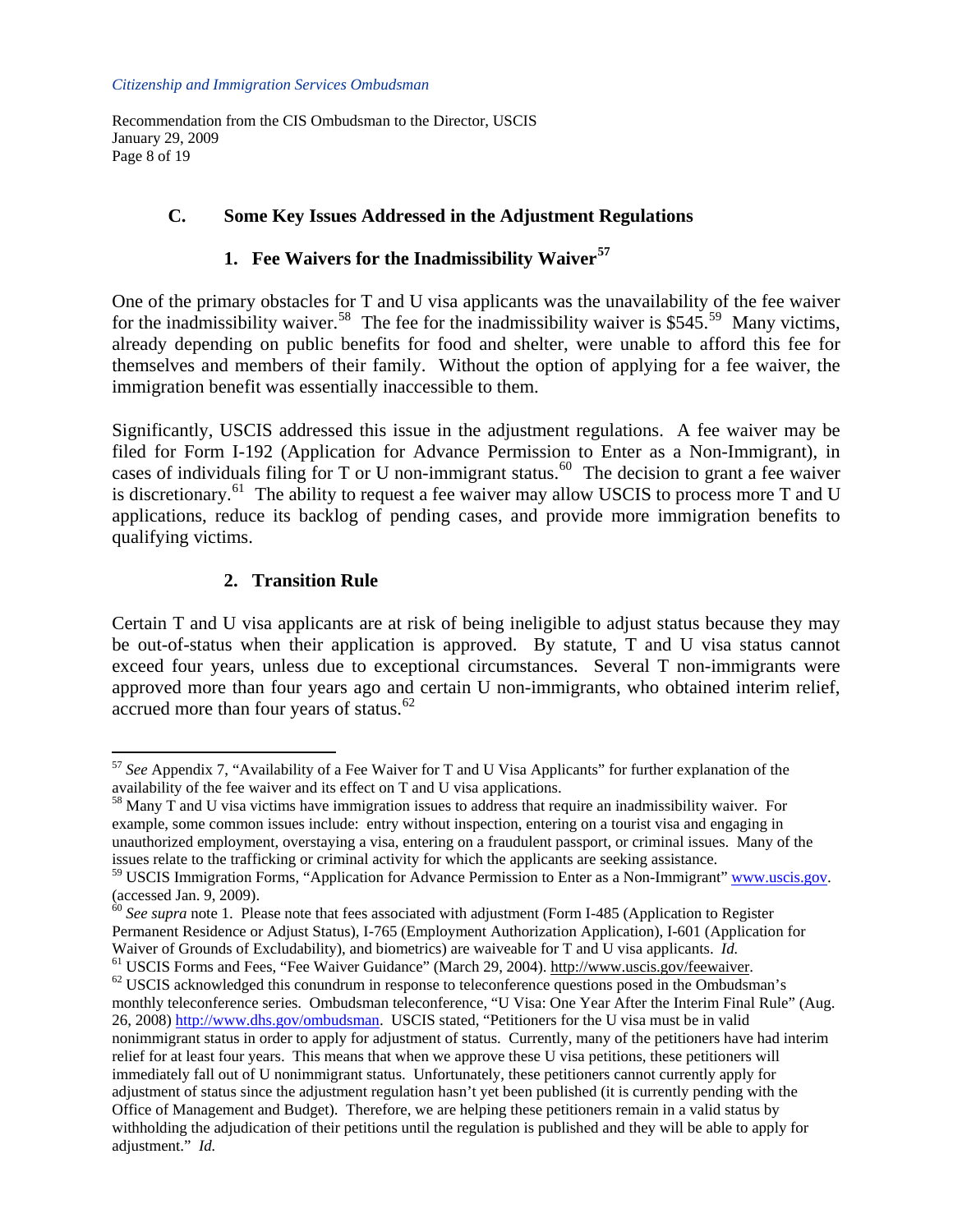Recommendation from the CIS Ombudsman to the Director, USCIS January 29, 2009 Page 9 of 19

This issue was addressed in the adjustment regulations, which provide a transition period for applicants who have accrued more than four years in status waiting for the issuance of the adjustment regulations. T visa applicants must file a complete adjustment application within 90 days of the effective date of the rule and U visa applicants have 120 days from the date of the approval of their non-immigrant application (Form I-918).<sup>[63](#page-8-0)</sup>

## **D. Barriers in the Immigration Process**

The delay in the issuance of adjustment regulations has been a principal obstacle in the immigration process for T and U visa applicants. For several years, victims who applied for immigration benefits faced prolonged uncertainty; other victims decided not to file and remained in the shadows, not willing to risk possible deportation. The issuance of adjustment regulations clarifies procedures, presents the path for T and U visa holders to obtain lawful permanent residency, and facilitates the processing of cases that have been pending. However, several issues remain.

# **1. Difficulties Obtaining Work Authorization While Application is Pending**

Stakeholders reported to the Ombudsman that the inability of T and U non-immigrant visa applicants to work while their applications are pending is a major roadblock for victims seeking relief. $64$  Upon approval of the T or U visa application by USCIS, victims receive work authorization. However, until a decision is made, victims remain dependent on other means for financial support.<sup>[65](#page-8-2)</sup> The hardship of not being able to work is heightened by USCIS' prolonged processing times for these applications.

**Case Problem:** A stakeholder made the following assertions to the Ombudsman: a victim suffered sexual and emotional abuse from her long time boyfriend. Her boyfriend made death threats. In fear of her safety and the safety of her children, the victim reported the crime to the police and her boyfriend was convicted of assault. She applied for U visa status for herself and her three children, but she does not have work authorization to support her family while the nonimmigrant case is pending. $66$ 

The Ombudsman understands that determining *prima facie* eligibility to enable T and U nonimmigrant applicants to apply for work authorization in advance of a final adjudication presents an operational challenge to USCIS because it involves reviewing the case twice. However, stakeholders have indicated that the opportunity to work may allow victims to escape threatening situations, facilitate more effective cooperation in criminal investigations and prosecutions, and reduce reliance on public assistance.

<span id="page-8-0"></span><sup>&</sup>lt;sup>63</sup> See supra note 1.<br><sup>64</sup> Ombudsman meeting with U visa stakeholders (Aug. 1, 2008).

<span id="page-8-2"></span><span id="page-8-1"></span> $65$  T non-immigrant applicants who obtain continued presence status, which must be requested by a law enforcement official, and U non-immigrant applicants who received interim relief continue to be eligible for work authorization. 66 Email provided to the Ombudsman by stakeholder (Dec. 4, 2008).

<span id="page-8-3"></span>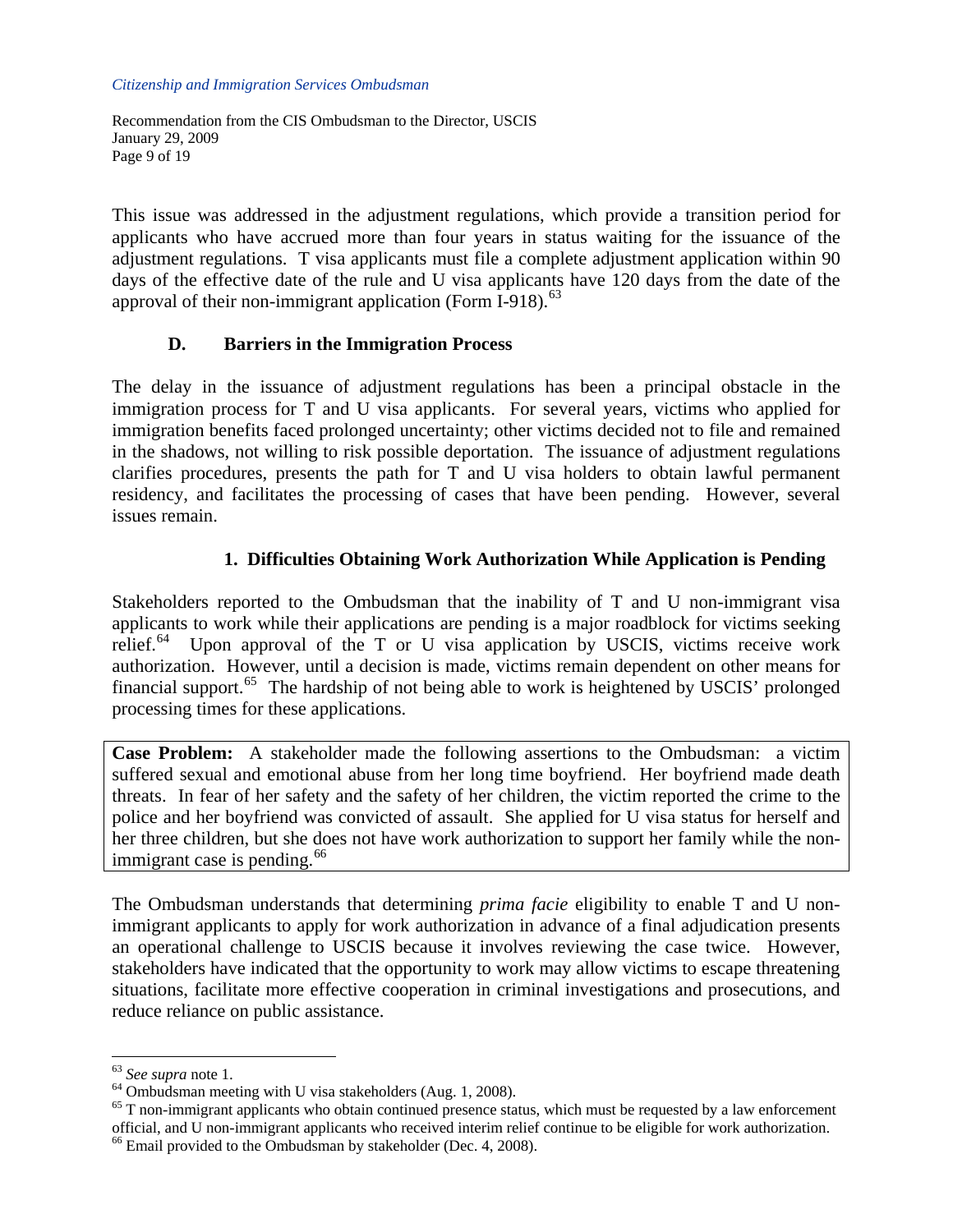Recommendation from the CIS Ombudsman to the Director, USCIS January 29, 2009 Page 10 of 19

### **2. Inconsistent Cooperation from Law Enforcement Officials**

Stakeholders advise the Ombudsman that cooperation from law enforcement officials is inconsistent and some officials are not fully aware of the T and U visa process. Eligibility for both T and U non-immigrant status require applicants to be willing to assist with criminal investigations to be eligible for the immigration benefit. Unlike T visa applicants, U visa applicants are required to include Form I-918, Supplement B (U Visa Non-Immigrant Status Certification), which is a certification of helpfulness from a "certifying agency."<sup>[67](#page-9-0)</sup> certificate must be signed by a "certifying official," which is explicitly defined in the regulations as "[t]he head of the certifying agency or any person(s) in a supervisory role who has been specifically designated by the head of the certifying agency to issue U non-immigrant status certifications on behalf of that agency; or a Federal, State, or local judge."<sup>[68](#page-9-1)</sup>

Stakeholders have reported to the Ombudsman that the requirement that the certification be signed by a supervisor or agency head is a significant administrative obstacle for applicants because the supervisor or agency head is often unavailable or not as familiar with the case as another officer who worked on the case.<sup>[69](#page-9-2)</sup> Also, stakeholders have indicated that some officials are not always cooperative and are unaware of the protections afforded to victims in the VTVPA. Others claim that officers are more responsive to certain types of crimes, such as sexual assault, but not other crimes, such as domestic violence.<sup>[70](#page-9-3)</sup>

Stakeholders have also expressed concerns with the requirement in the adjustment regulations that U visa adjustment applicants must show they have not refused assistance to law enforcement agencies with the investigation or prosecution of the relevant crime.<sup>[71](#page-9-4)</sup> Adjustment regulations indicate that one option for applicants to satisfy this requirement is by submitting a new Form I-918, Supplement  $B<sup>72</sup>$  $B<sup>72</sup>$  $B<sup>72</sup>$  Stakeholders have indicated that proving this requirement with a new Form I-918 places a heavy burden on the applicant, especially if the applicant faced difficulties obtaining the certificate in the U non-immigrant visa application.<sup>[73](#page-9-6)</sup>

<span id="page-9-6"></span>Community Relations Office (Dec. 11, 2008).

<span id="page-9-0"></span><sup>67 8</sup> C.F.R. § 214.14 (2008). Certifying agency includes federal, state, or local law enforcement agencies, a prosecutor, judge, or other agencies that have responsibilities in the investigation. *Id.*<br><sup>68</sup> 8 C.F.R. § 214.14(a)(3)(i) (2008). This expressed requirement is to ensure the reliability of the certification.<br><sup>69</sup> Ombuds

<span id="page-9-1"></span>

<span id="page-9-2"></span>

<span id="page-9-4"></span><span id="page-9-3"></span> $^{71}$  Information provided to the Ombudsman by stakeholders (Dec. 10 and 29, 2008).

<span id="page-9-5"></span><sup>&</sup>lt;sup>72</sup> See supra note 1. An applicant may also submit "an affidavit describing the applicant's efforts, if any, to obtain a newly executed Form I-918, Supplement B, or other evidence describing whether the [applicant] received any request" to assist in the investigation or prosecution. *Id.* Please note that the 2008 VTVPR Act also addresses the requirement for U visa applicants seeking lawful permanent residents to not refuse assistance with the investigation and prosecution. "Trafficking Victims Protection Reauthorization Act" Pub. L. No. 110-457 (Dec. 23, 2008). <sup>73</sup> Information provided to the Ombudsman by email from stakeholder (Dec. 9, 2008). That stakeholder explained that it "is a heavy burden on applicants and law enforcement agencies to pull up files years later. So many law enforcement agencies are still not really on board with the U visa process, so it's an uphill battle just to get the I-918B signed the first time around. I can't imagine trying it three years later." *Id.* Similar comments were expressed on a USCIS teleconference call, "T and U Visa Stakeholder Conference Call" conducted by the USCIS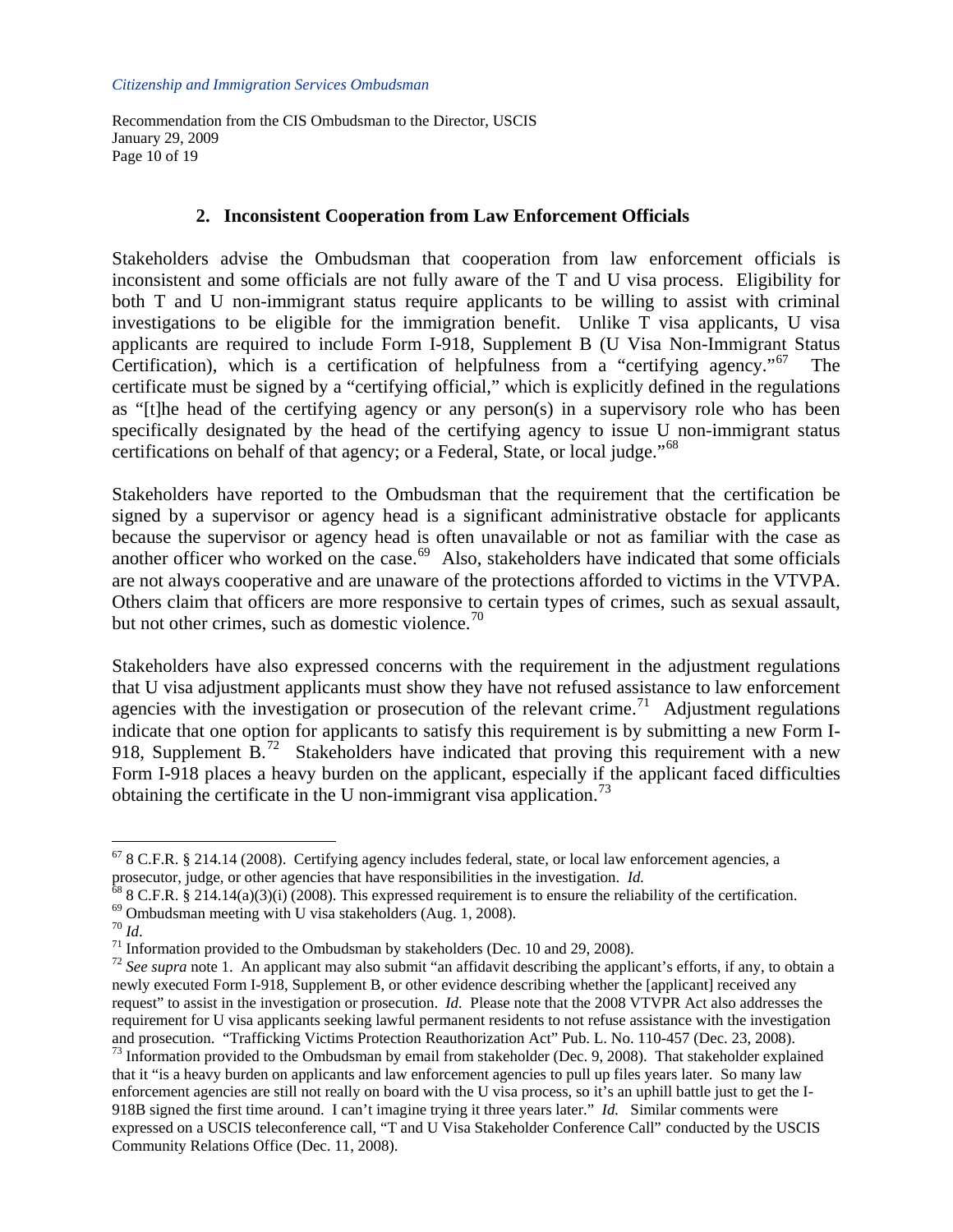Recommendation from the CIS Ombudsman to the Director, USCIS January 29, 2009 Page 11 of 19

**Best Practice:** In the summer of 2008, USCIS initiated a national outreach program to local law enforcement to educate them about the certification process for the U visa.<sup>[74](#page-10-0)</sup>

## **3. Long Processing Times**

USCIS does not post processing times for the T and U non-immigrant visa applications on its website. Stakeholders have noted that many cases have been pending for well over a year, several years in many cases. As noted above, USCIS has thousands of T and U visa applications waiting to be processed.<sup>[75](#page-10-1)</sup> Since the recent issuance of the adjustment regulations, USCIS can begin processing many of the applications. However, it remains unclear if USCIS has the resources to timely process cases considering the existing and increasing workload, the time necessary to train adjudicators added to the VSC T and U visa unit, and time required to respond to customer inquiries.

# **III. Analysis**

# **A. Expeditiously Issue Public Guidance**

USCIS has issued "Fact Sheets" and provided answers to "Frequently Asked Questions" on its website to assist T and U applicants and their representatives.<sup>[76](#page-10-2)</sup> Due to the complexity of the eligibility requirements, amendments to previous regulations, and the discretionary nature of many elements, confusion and questions remain. For example, USCIS has previously issued guidance regarding fee waivers for all application types.<sup>[77](#page-10-3)</sup> However, as indicated in the regulations, victims of crimes have distinct circumstances that separate them from other applicants.<sup>[78](#page-10-4)</sup> Specific guidance should be provided to T and U visa applicants.

USCIS also indicated that it will be issuing "Requests for Evidences" (RFEs) to T and U visa applicants for many of the applications that require the fee or fee waiver for the inadmissibility

<span id="page-10-0"></span><sup>74</sup> CIS Ombudsman teleconference, "U Visa: One Year After the Interim Final Rule" (Aug. 26, 2008) [http://www.dhs.gov/xabout/structure/gc\\_1192724755499.shtm#4](http://www.dhs.gov/xabout/structure/gc_1192724755499.shtm#4). USCIS stated, "[t]here has been outreach to and liaison with individual police officers, victim-witness coordinators at police departments, and management authorities at police departments and other law enforcement agencies in order to educate and help police plan coordinated strategy for victims, and to facilitate the certification process. These efforts so far have spanned the greater California area, the state of Texas, the Pacific Northwest, the south, the Metropolitan New York City area, and the metropolitan Washington, DC area."<br> $\frac{75 \text{ } \text{See} \text{ } \text{supra}}$  note 2.

<span id="page-10-2"></span><span id="page-10-1"></span><sup>&</sup>lt;sup>76</sup> USCIS Press Room, "USCIS Publishes New Rule for Nonimmigrant Victims of Human Trafficking and Specified Criminal Activity" (Dec. 8, 2008) and "Questions and Answers: Qualifying Family Members of U Visa

<span id="page-10-4"></span><span id="page-10-3"></span>

Beneficiaries May Obtain Lawful Permanent Residence" (Dec. 10, 2008). WWW.uscis.gov.<br><sup>77</sup> USCIS Forms and Fees, "Fee Waiver Guidance" (March 29, 2004). http://www.uscis.gov/feewaiver.<br><sup>78</sup> "Adjustment of the Immigration an 29851 (May 30, 2007). "[Programs regarding victims and asylee adjustment of status applications] involve the personal well being of a few applicants and petitioners, and the decision to waive these fees reflects the humanitarian purposes of the authorizing statutes. The final [fee] rule maintains this blanket fee exemption because it is consistent with the legislative intent to assist persons in these circumstances. Anecdotal evidence indicates that applicants under these programs are generally deserving of a fee waiver." *Id*.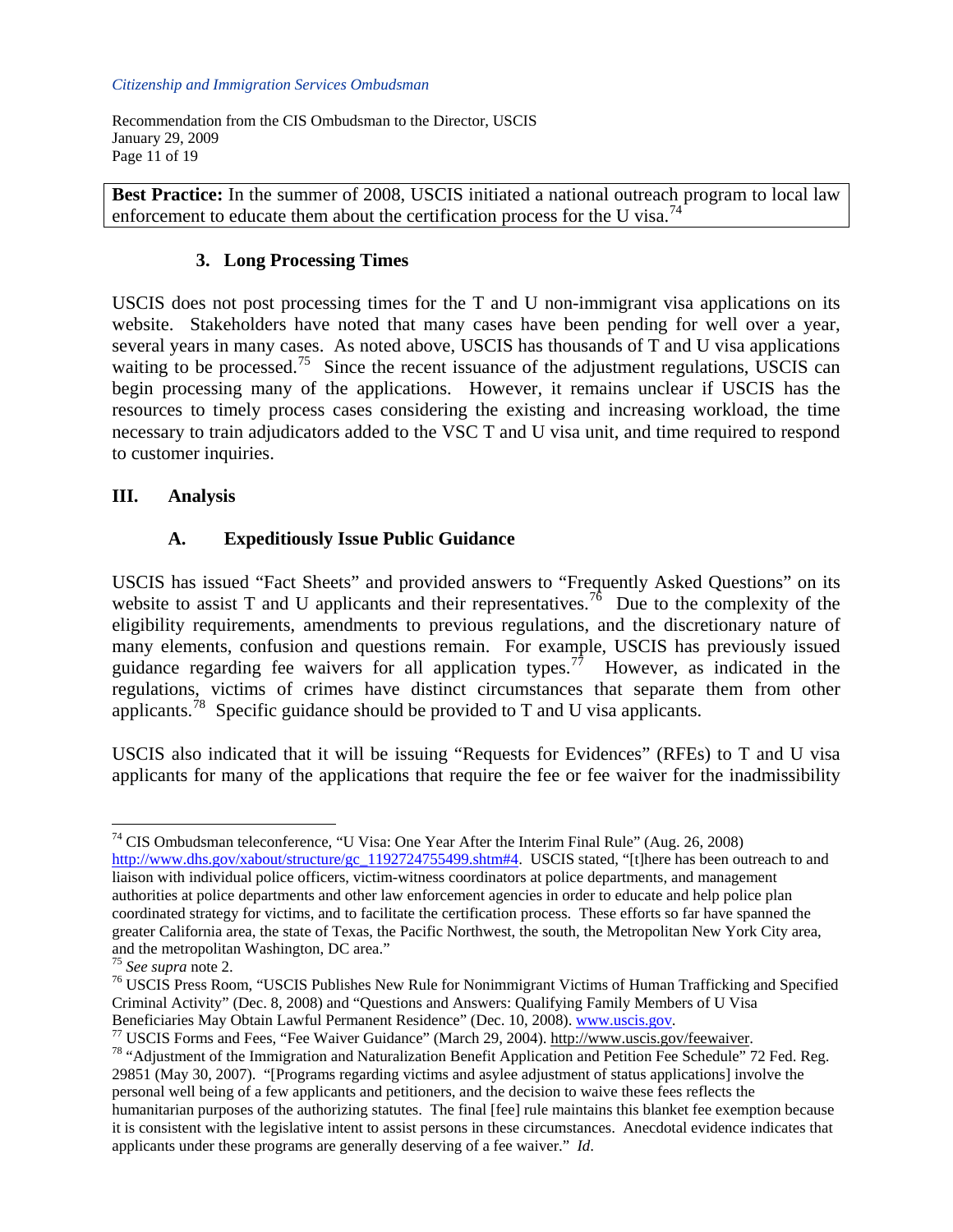Recommendation from the CIS Ombudsman to the Director, USCIS January 29, 2009 Page 12 of 19

waiver.<sup>[79](#page-11-0)</sup> USCIS should take proactive measures to clarify new procedures associated with recently issued regulations and legislation to assist applicants, avoid issuing unnecessary RFEs, and minimize delays.

Certain T and U applicants were eligible to adjust as soon as the adjustment regulations were effective on January 12, 2009. However, some applicants risk losing status because they have been waiting more than four years and the validity period will have expired. Stakeholders have indicated that the transition period (90 days for T visa applicants from the effective date of the adjustment regulations and 120 days for U visa applicants from the approval of the nonimmigrant application, Form I-918) may not be sufficient considering the documentation requirements.<sup>[80](#page-11-1)</sup> USCIS should provide insight on the availability of secondary evidence and information on how applicants can request extensions of time.

As noted, there have been reports of inconsistent cooperation from law enforcement agencies. Difficulties in obtaining a new certificate may prevent applicants from filing their adjustment applications timely. In addition, the Ombudsman has heard that it may be hard to find the original official who worked on the investigation in cases that have been pending for years.<sup>81</sup> For applicants who seek to satisfy the requirement to show continued assistance in the investigation or prosecution with an affidavit or other evidence, it is not clear what evidence is sufficient. USCIS should provide more information on the availability of secondary evidence that would be sufficient to satisfy this requirement. Clearer public guidance would assist T and U visa applicants with procedural changes, decrease the number of inquiries to USCIS, and improve customer service.

**For these reasons, the Ombudsman recommends that USCIS expeditiously provide more detailed public guidance on new filing procedures outlined in the December 2008 adjustment regulations as well as the trafficking reauthorization legislation for T and U visa applicants.** USCIS should provide specific guidance to applicants on several issues addressed in the adjustment regulations, including: (1) fee waivers, particularly for T and U applicants, (2) transition rule; and (3) law enforcement certificates.  $82$ 

## **B. Work Authorization for T Visa Non-Immigrant Applicants**

Currently, only certain T visa non-immigrant applicants who obtained continued presence status can work while their applications are pending, and that status can only be requested by a law enforcement official.<sup>[83](#page-11-4)</sup> Stakeholders have indicated that it is sometimes difficult to obtain

<span id="page-11-0"></span> $79$  USCIS teleconference, "T and U Visa Stakeholder Conference Call" conducted by the USCIS Community Relations Office (Dec. 11, 2008).

<sup>80</sup> Information provided to the Ombudsman by stakeholders (Dec. 4 and 29, 2008).

<span id="page-11-2"></span><span id="page-11-1"></span> $81$  Information provided to the Ombudsman by stakeholder (Dec. 29, 2008).

<span id="page-11-3"></span><sup>&</sup>lt;sup>82</sup> USCIS may also wish to consider providing guidance on other issues, such as derivative filings.

<span id="page-11-4"></span><sup>83 28</sup> C.F.R. § 1100.35 (2008). "Federal law enforcement officials who encounter alien victims of severe forms of trafficking in persons who are potential witnesses to that trafficking may request that the [INS] grant the continued presence…." The status may include "parole, voluntary departure, stay of final order, section 107(c)(3)-based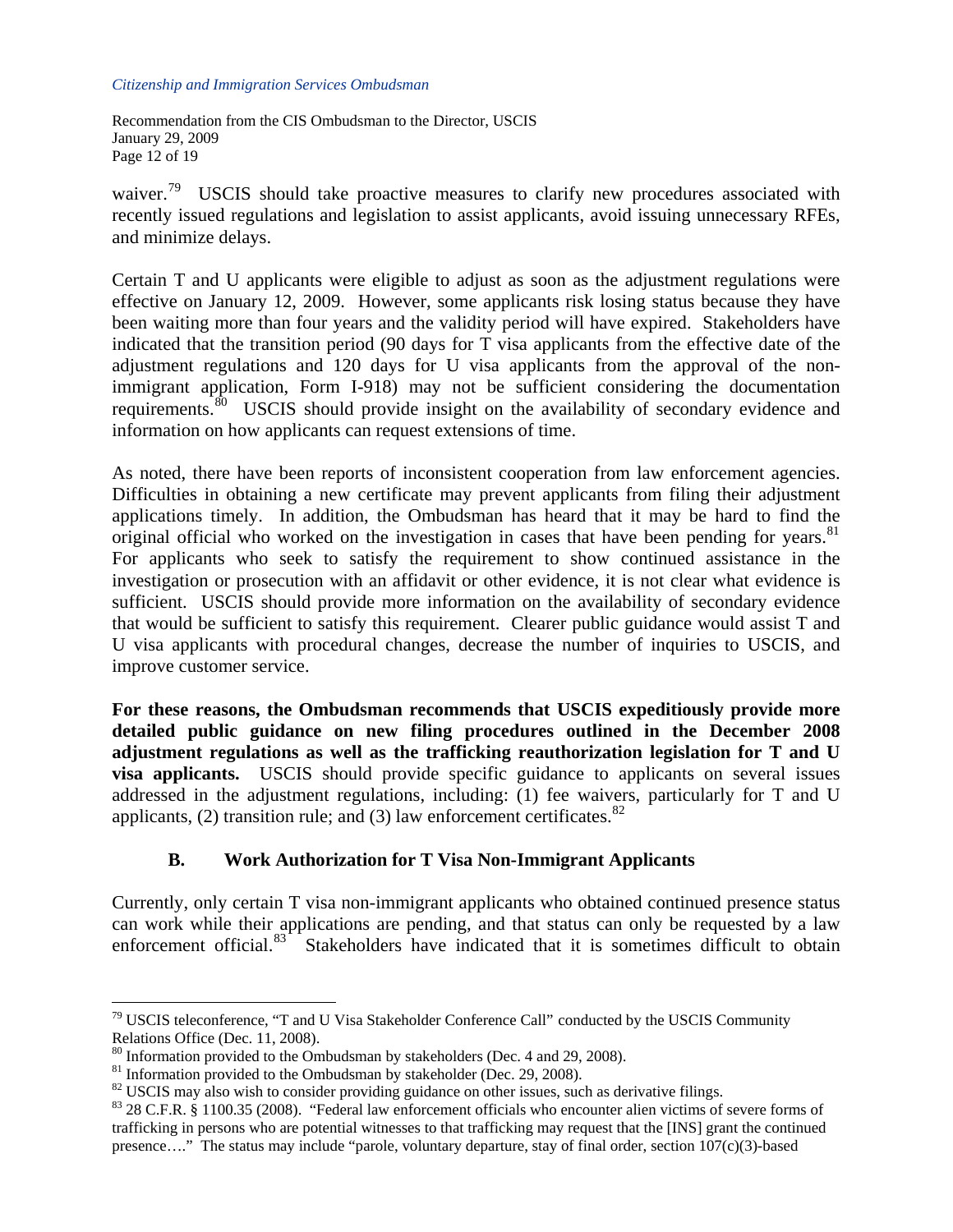Recommendation from the CIS Ombudsman to the Director, USCIS January 29, 2009 Page 13 of 19

cooperation from law enforcement officials to request continued presence.<sup>[84](#page-12-0)</sup> Many victims have not been able to work for extended periods of time and are vulnerable throughout the process.

Policy guidance and regulations provide legal avenues that allow certain applicants to apply for work authorization. For example, a policy memorandum noted that mechanisms such as granted deferred action, parole, and stays of removal should be used to avoid possible deportation of T and U visa applicants.<sup>[85](#page-12-1)</sup> Furthermore, according to regulations, USCIS has the discretion to grant deferred action, which allows the individual to apply for employment authorization, if the individual established an economic necessity for employment.<sup>[86](#page-12-2)</sup>

USCIS may wish to consider a process similar to the interim relief process that was afforded to U visa applicants prior to the issuance of the interim final regulations in September 2007. Applicants can make a request for interim relief and gain deferred action status without depending on the assistance of law enforcement officials. This process would enable T nonimmigrant applicants to work while their application is pending.

The Ombudsman understands that USCIS may face operational challenges to determine *prima facie* eligibility for interim relief. However, the ability to work legally in the United States is a strong incentive for victims to gain independence and become less reliant on public assistance. The Ombudsman supports an efficient process; however, the hardship suffered by victims unable to work for an extended period requires a solution.

**For these reasons, the Ombudsman recommends that USCIS consider alternatives for T non-immigrant visa applicants to apply for work authorization while their applications are pending.** 

## **C. Implement Work Authorization Procedures for U Non-Immigrants**

In recent legislation, Congress recognized the importance for U visa applicants to be able to work while their applications are pending.<sup>[87](#page-12-3)</sup> Quick implementation of this legislation and guidance to U visa applicants can minimize hardships and further delays for U visa victims. Congress has indicated the importance of applicants' ability to work. Work authorization can assist in their ability to receive adequate protection, feed their families, pay their rent, and gain independence without relying on public aid.

deferred action, or any other authorized form of continued presence…." *Id*. This status does not convey immigration status. Victims granted continued presence will be eligible for work authorization. *Id.* <sup>84</sup> Information provided to the Ombudsman by stakeholder (Dec. 29, 2008).

<span id="page-12-0"></span>

<span id="page-12-1"></span><sup>&</sup>lt;sup>85</sup> INS Memo, "Victims of Trafficking and Violence Protection Act of 2000 (VTVPA) Policy Memorandum #2 – "T" and "U" Nonimmigrant Visas" (Aug. 30, 2001). *See also* USCIS Memorandum, "Centralization of Interim Relief for U Nonimmgrant Status Applicants" (Oct. 8, 2003). <sup>86</sup> 8 C.F.R. § 274a.12(c)(14) (2008).

<span id="page-12-2"></span>

<span id="page-12-3"></span><sup>&</sup>lt;sup>87</sup> See supra note 16. Section 201 states, "[t]he Secretary may grant work authorization to any alien who has a pending, bona fide application for nonimmigrant status under section  $101(a)(15)(U)$ ."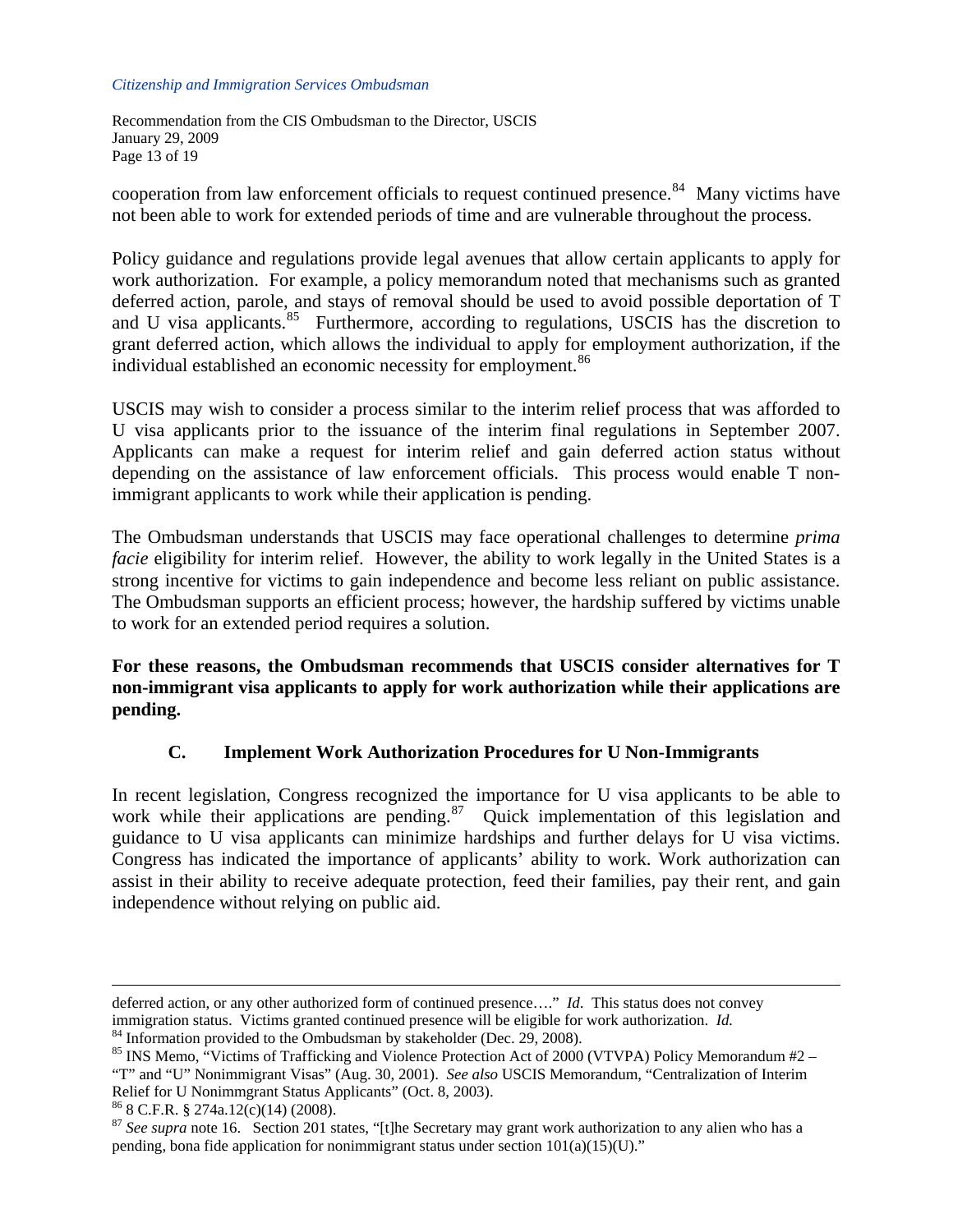Recommendation from the CIS Ombudsman to the Director, USCIS January 29, 2009 Page 14 of 19

**For these reasons, the Ombudsman recommends that USCIS expeditiously implement procedures and provide public guidance for U non-immigrant visa applicants to apply for work authorization as outlined in the December 2008 reauthorization legislation.** 

# **D. Resource the T and U Visa Unit**

As of October 2008, USCIS only had five adjudicators tasked with adjudicating T visa cases and two adjudicators working on U visa cases.<sup>[88](#page-13-0)</sup> In October 2008, USCIS indicated that it planned to add more adjudicators to the T and U unit when the adjustment regulations are issued.<sup>[89](#page-13-1)</sup> The Ombudsman is aware that the adjustment regulations have only recently been issued. Now, the agency has to process over 12,000 T and U cases, eligible T and U visa adjustment of status cases (approximately 2,500), as well as derivative T and U visa cases.<sup>[90](#page-13-2)</sup> Considering its small staff, time required for training, and the responsibility to adjudicate the existing and increasing T and U workload, the Ombudsman believes USCIS should rapidly allocate resources and increase its staff to ensure timely adjudication of T and U visa cases.

**For these reasons, the Ombudsman recommends that USCIS provide adequate staff at the T and U visa unit to ensure prompt adjudication of the existing and anticipated T and U visa applications.** 

# **E. Post Processing Times for T and U Visa Applicants**

Posting T and U visa processing times will inform the public about USCIS' efforts to timely process these important cases and give applicants some insight into how soon their case may be processed, which will assist them in planning.

**For these reasons, the Ombudsman recommends that USCIS post processing times for Form I-914 (Application for T Non-Immigrant Status) and Form I-918 (Petition for U Non-Immigrant Status).** 

## **IV. Conclusion**

The effort to combat trafficking in persons and protect victims is a high priority for Congress and DHS. The Ombudsman supports USCIS' efforts to make the path to obtain temporary legal status to qualified victims efficient and timely in accordance with the VTVPA.

<span id="page-13-0"></span> $^{88}$  Information provided to the Ombudsman by USCIS (Oct. 8 and Oct. 28, 2008).  $^{89}$   $_{\rm Id}$ 

<span id="page-13-1"></span>

<span id="page-13-2"></span><sup>&</sup>lt;sup>90</sup> See supra note 2.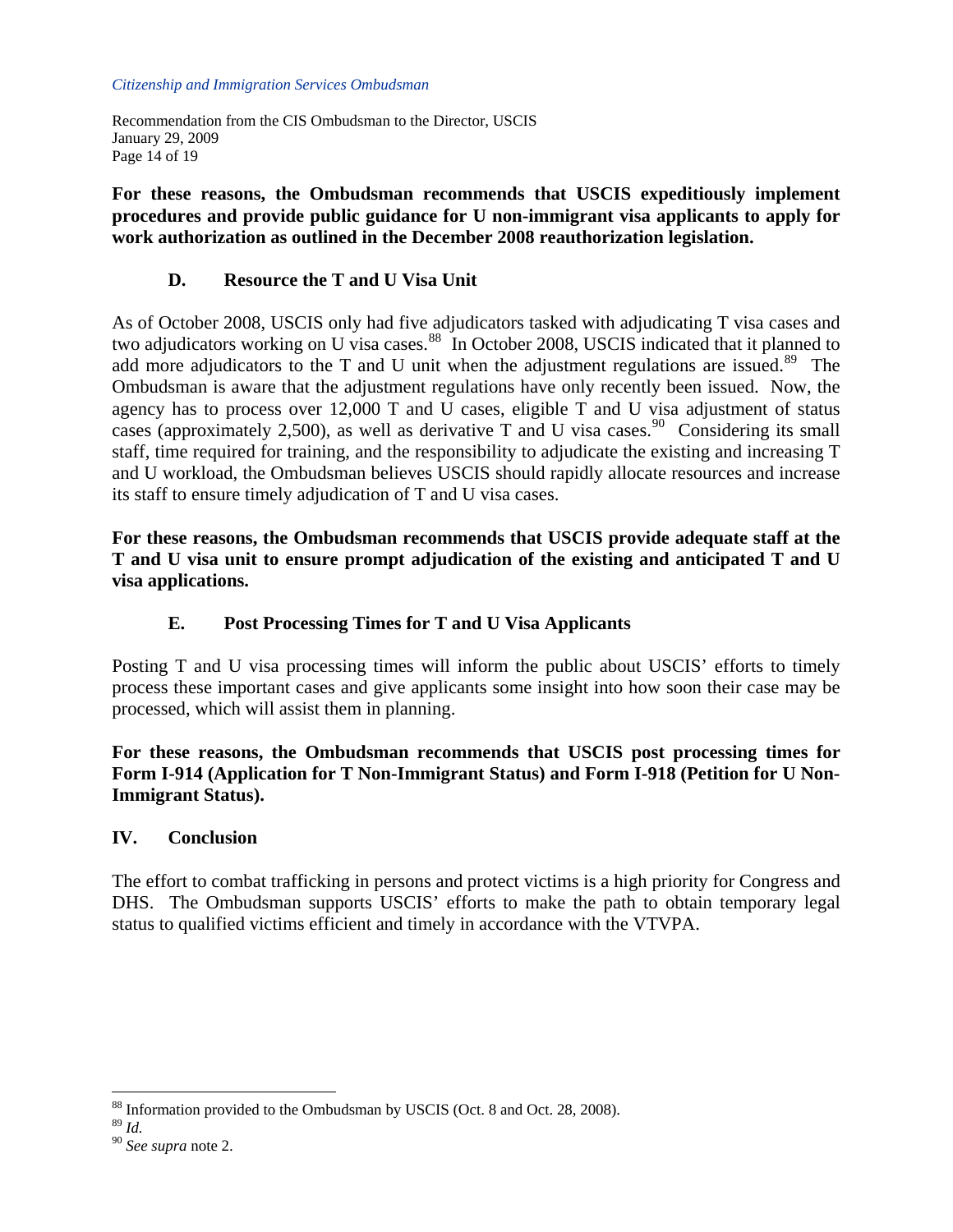Recommendation from the CIS Ombudsman to the Director, USCIS January 29, 2009 Page 15 of 19

# **Appendices**

## **Appendix 1. T Non-Immigrant Visa Eligibility Requirements**

T visa applicants seeking non-immigrant benefits must file Form I-914 (Application for T Non-Immigrant Status) with the VSC.<sup>[91](#page-14-0)</sup> To be eligible for the T visa, applicants must:<sup>[92](#page-14-1)</sup>

- 1) Be a victim of a severe form of trafficking:  $93$
- 2) Be physically present in the United States or at a port of entry due to trafficking;
- 3) Comply with any reasonable requests for assistance in investigating or prosecuting trafficking; and
- 4) Suffer extreme hardship involving unusual and severe harm if removed from the United States.

## **Appendix 2. U Visa Non-Immigrant Eligibility Requirements**

U visa applicants seeking non-immigrant benefits must file Form I-918 (Petition for U Non-Immigrant Status) with the VSC. To be eligible for the U non-immigrant visa, applicants must: $94$ 

- 1) Show substantial suffering as a result of physical or mental abuse as a result of being the victim of certain criminal activity;  $95$
- 2) Possess information about that criminal activity;
- 3) Have been, or is being, or will be helpful or is likely to be helpful to federal, state, or local authorities in the investigation or prosecution of the qualifying criminal activity; and
- 4) Show that the criminal activity described violated the laws of the United States or occurred in the United States or in the territories of the United States.

<span id="page-14-0"></span><sup>91</sup> *See supra* note 12.

<span id="page-14-1"></span><sup>&</sup>lt;sup>92</sup> INA § 101(a)(15)(T); 8 U.S.C. § 1101(a)(15)(T) (2008).

<span id="page-14-2"></span> $93$  Severe form of trafficking is defined in section 103 of the VTVPA as: "(A) sex trafficking in which a commercial sex act is induced by force, fraud, or coercion, or in which the person induced to perform such act has not attained 18 years of age; or (B) the recruitment, harboring, transportation, provision or obtaining of a person for labor or services, through the use of force, fraud or coercion for the purpose of subjection to involuntary servitude, peonage, debt bondage, or slavery." S*upra* note 4.

<span id="page-14-3"></span><sup>&</sup>lt;sup>94</sup> INA § 101(a)(15)(U); 8 U.S.C. § 1101(a)(15)(U) (2008).

<span id="page-14-4"></span><sup>&</sup>lt;sup>95</sup> The enumerated crimes are: "rape; torture; trafficking; incest; domestic violence; sexual assault; abusive sexual contact; prostitution; sexual exploitation; female genital mutilation; being held hostage; peonage; involuntary servitude; slave trade; kidnapping; abduction; unlawful criminal restraint; false imprisonment; blackmail; extortion; manslaughter; murder; felonious assault; witness tampering; obstruction of justice; perjury; or attempt; conspiracy; or solicitation to commit any of the above mentioned crimes." *Id*.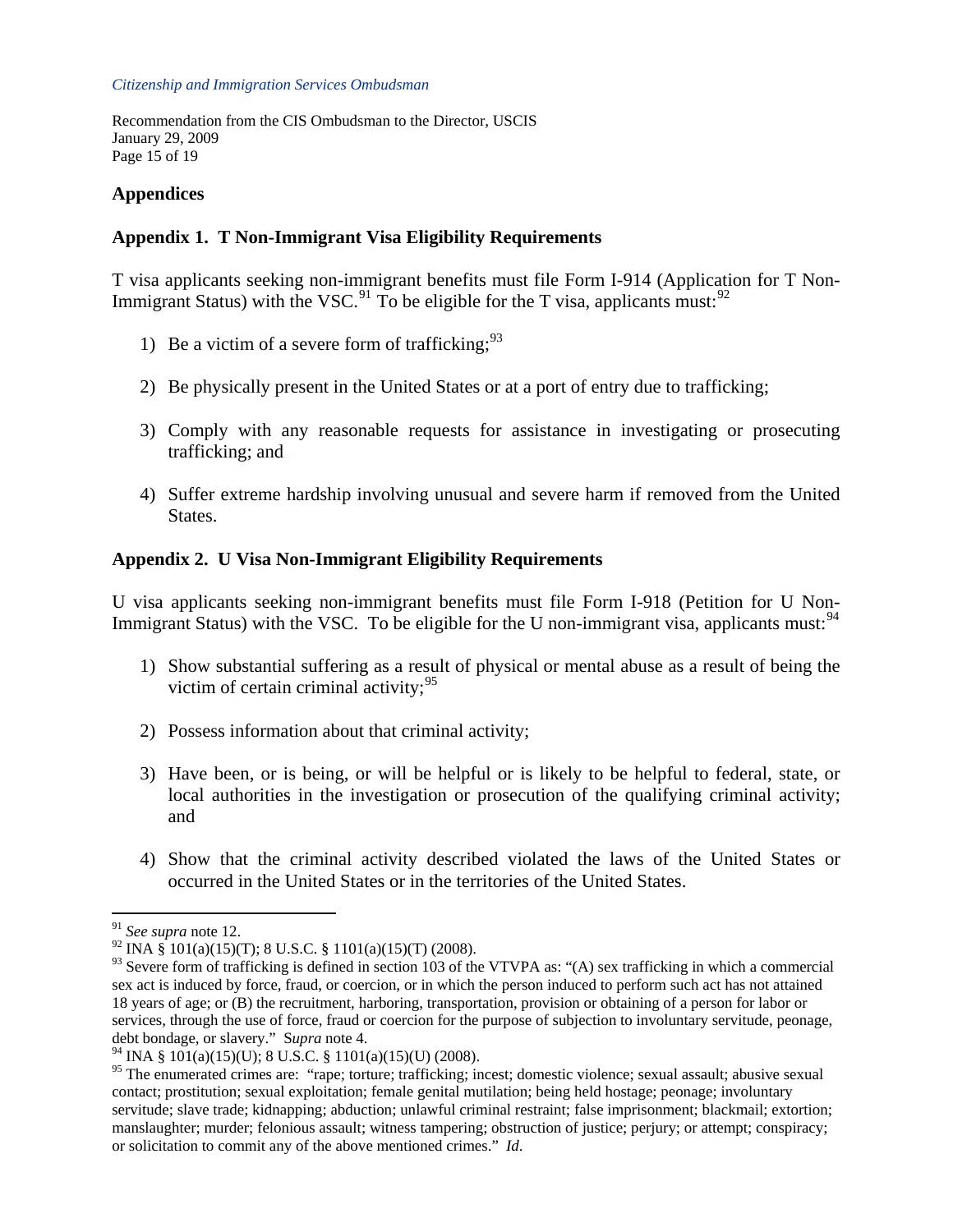Recommendation from the CIS Ombudsman to the Director, USCIS January 29, 2009 Page 16 of 19

| <b>Eligibility</b> | T Non-Immigrant Visa <sup>96</sup> | U Non-Immigrant Visa <sup>97</sup>   |
|--------------------|------------------------------------|--------------------------------------|
| Type of Abuse      | Victim of severe                   | Suffered substantial physical or     |
|                    | trafficking                        | mental abuse from certain criminal   |
|                    |                                    | activity.                            |
| Where              | Applicant must have been           | Crime occurred in the United         |
|                    | physically present in the          | States or otherwise violated U.S.    |
|                    | United States or at a U.S.         | law                                  |
|                    | port of entry on account of        |                                      |
|                    | such trafficking                   |                                      |
| Helpfulness with   | Comply with reasonable             | Provide law enforcement              |
| Investigation or   | request for assistance with        | certificate that victim has been, is |
| Prosecution        | the investigation of               | likely to be or is being helpful to  |
|                    | trafficking act                    | an investigation or prosecution of   |
|                    |                                    | criminal activity.                   |
| Other              | Applicant would suffer             | Victim possesses information         |
|                    | extreme hardship involving         | about the criminal activity.         |
|                    | unusual and severe harm if         |                                      |
|                    | removed                            |                                      |

### **Appendix 3. Comparison of T and U Non-Immigrant Eligibility Requirements**

## **Appendix 4. T Visa Adjustment of Status Eligibility Requirements**

To be eligible to adjust, the T visa applicant must show:

- 1) Lawful admission to the United States as a T non-immigrant and continuation of T visa status at the time of filing the application for adjustment;
- 2) Continuous presence of a least three years since admission as a T non-immigrant or continuous presence during the investigation or prosecution;
- 3) Admissible at the time of adjustment of status or otherwise received a waiver by USCIS for any applicable ground of inadmissibility;
- 4) Good moral character; and
- 5) Continued compliance with any reasonable request for assistance in an ongoing investigation or prosecution, or extreme hardship upon removal from the United States.<sup>[98](#page-15-2)</sup>

<span id="page-15-0"></span> $^{96}$  INA § 101(a)(15)(T); 8 U.S.C. § 1101(a)(15)(T) (2008).

 $^{97}$  INA § 101(a)(15)(U); 8 U.S.C. § 1101(a)(15)(U) (2008).

<span id="page-15-2"></span><span id="page-15-1"></span><sup>98</sup> *See supra* note 1.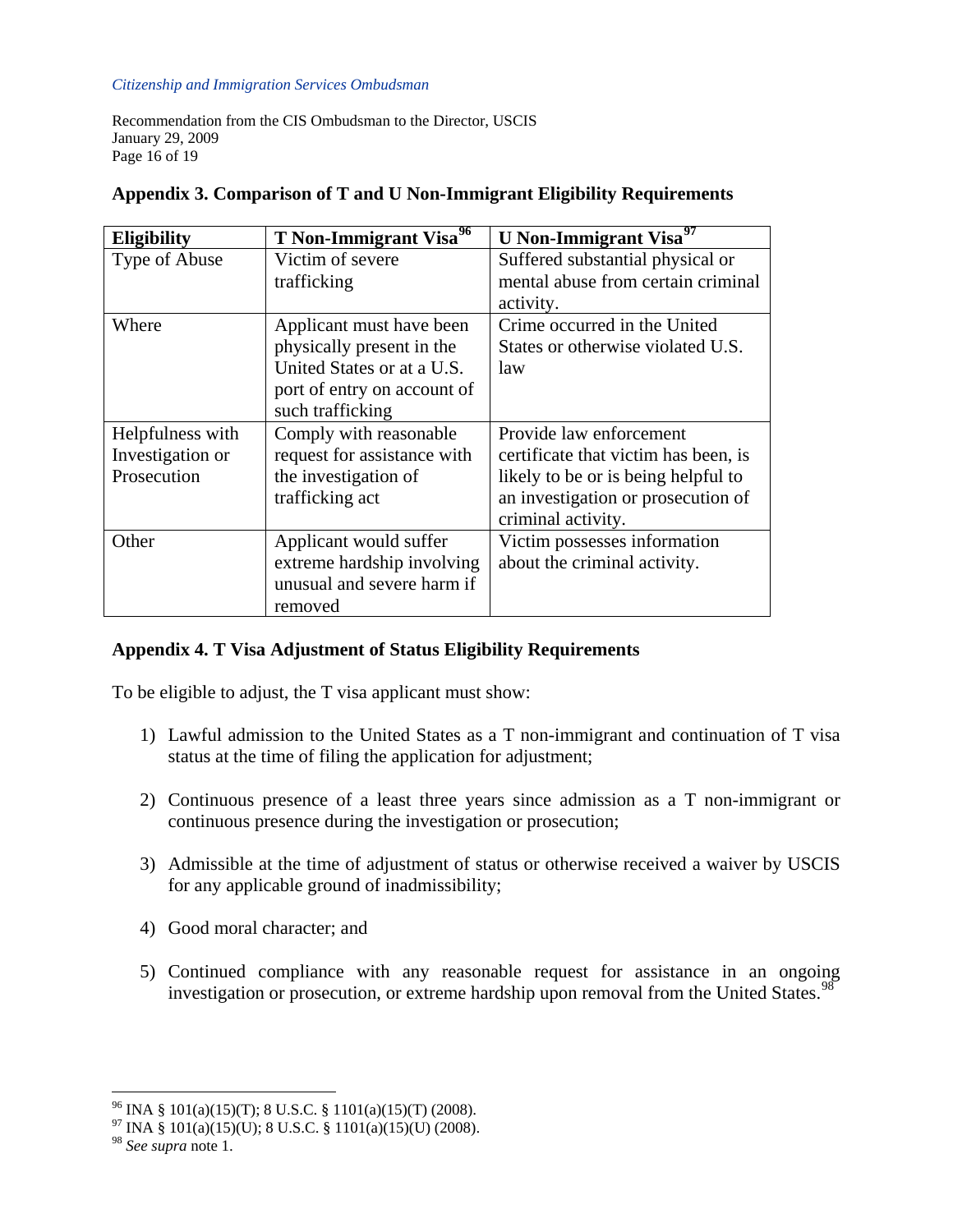Recommendation from the CIS Ombudsman to the Director, USCIS January 29, 2009 Page 17 of 19

# **Appendix 5. U Visa Adjustment of Status Eligibility Requirements**

To be eligible to adjust, the U visa applicant must show:

- 1) Lawful admission to the United States as a U non-immigrant and continuation of U visa status;
- 2) Continuous physical presence in the United States for at least three years since obtaining U non-immigrant visa status; and
- 3) No unreasonable refusals to provide assistance in federal, state, or local investigation or prosecution.<sup>[99](#page-16-0)</sup>

<span id="page-16-2"></span><span id="page-16-1"></span><span id="page-16-0"></span>

| <b>Eligibility</b>       | <b>T</b> Visa Adjustment of<br>Status <sup>100</sup> | <b>U</b> Visa Adjustment of Status <sup>101</sup> |
|--------------------------|------------------------------------------------------|---------------------------------------------------|
| <b>Lawful Admission</b>  | As T non-immigrant                                   | As U non-immigrant                                |
| <b>Physical Presence</b> | Continuous period of 3                               | Continuous period of 3 years since                |
|                          | years since T non-                                   | U non-immigrant status was                        |
|                          | immigrant status was                                 | granted                                           |
|                          | granted OR a continuous                              |                                                   |
|                          | period during the                                    |                                                   |
|                          | investigation, provided that                         |                                                   |
|                          | it has been certified that the                       |                                                   |
|                          | investigation is complete                            |                                                   |
| Character                | Good moral character since                           | N/A                                               |
|                          | being admitted as T non-                             |                                                   |
|                          | immigrant                                            |                                                   |
| Helpfulness with         | Continued compliance with                            | No unreasonable refusal to provide                |
| Investigation or         | reasonable requests for                              | assistance in the criminal                        |
| Prosecution              | assistance in the                                    | investigation or prosecution                      |
|                          | investigation or                                     |                                                   |
|                          | prosecution OR extreme                               |                                                   |
|                          | hardship involving unusual                           |                                                   |
|                          | and severe harm upon                                 |                                                   |
|                          | removal                                              |                                                   |
| Admissible               | Admissible at the time of                            | The only inadmissibility issue that               |
|                          | adjustment or otherwise                              | is not waivable includes: Nazi                    |
|                          | have been granted a waiver                           | persecution, genocide, or act of                  |
|                          | for any ground of                                    | torture or extrajudicial killing.                 |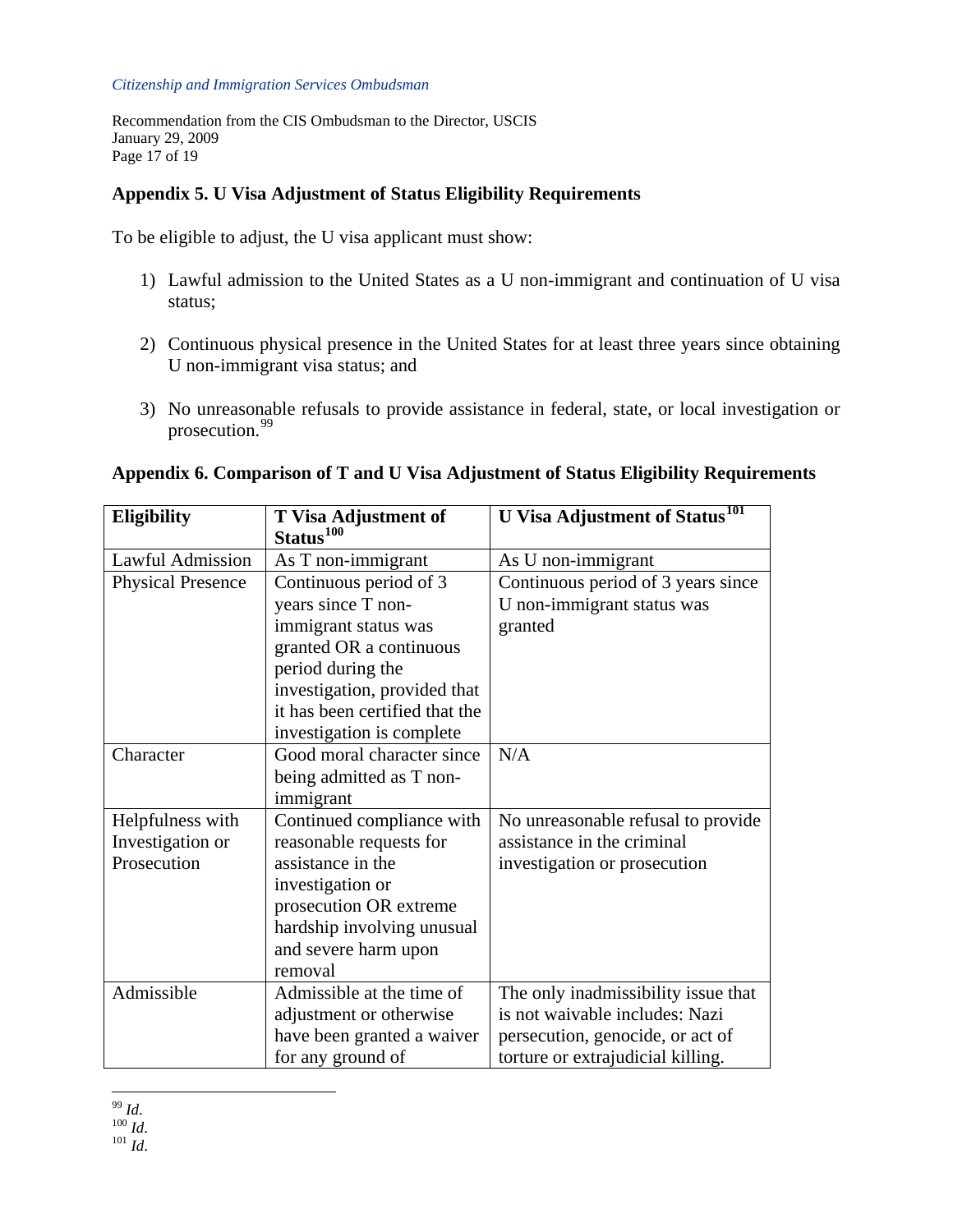Recommendation from the CIS Ombudsman to the Director, USCIS January 29, 2009 Page 18 of 19

| inadmissibility | Not required to establish that they<br>are admissible<br><b>USCIS</b> uses discretion |
|-----------------|---------------------------------------------------------------------------------------|
|-----------------|---------------------------------------------------------------------------------------|

### **Appendix 7. Availability of a Fee Waiver for T and U Visa Applicants**

As noted above, many victims were unable to afford the fee for the waiver of inadmissibility for themselves and members of their family. The fee for the inadmissibility waiver is  $$545$ .<sup>[102](#page-17-0)</sup> According to USCIS, approximately 95 percent of T and U visa non-immigrant applicants are inadmissible and require Form I-192.<sup>[103](#page-17-1)</sup> Former DHS Secretary Chertoff stated, and USCIS has publicly noted, that the fee should not be an obstacle for a victim seeking an immigration benefit. $104$ 

Before issuing the new adjustment regulations, USCIS stated that the May 2007 fee rule<sup>[105](#page-17-3)</sup> did not permit a fee waiver for the waiver of inadmissibility,<sup>[106](#page-17-4)</sup> but indicated that a case would not be denied for the inability to pay.<sup>[107](#page-17-5)</sup> USCIS placed the majority of T and U visa applications on hold until the regulations were issued with guidance on the fee waiver. This delay may explain the low number of U visa approvals and the high number of applications that still remain pending: 50 U visa approvals compared to 12,092 pending cases.

**Case Problem**: A stakeholder made the following assertions to the Ombudsman: a victim of rape and assault applied for U visa status for herself and derivative status for her two children. The children are still living in El Salvador. She did not have the money to pay the fee for the waiver of inadmissibility. The applicant learned that the man, whom she testified against, was convicted and deported back to El Salvador. The rapist continues to send the victim threatening letters saying that he is going to harm her children in El Salvador. The victim has requested an expedite of the U visa applications to get her children out of El Salvador. However, the case

 $\overline{a}$ 

[http://www.dhs.gov/xnews/speeches/sp\\_1221053062406.shtm.](http://www.dhs.gov/xnews/speeches/sp_1221053062406.shtm) (accessed Jan. 9, 2009).

<span id="page-17-0"></span><sup>&</sup>lt;sup>102</sup> USCIS Immigration Forms, "Application for Advance Permission to Enter as a Non-Immigrant" [www.uscis.gov](http://www.uscis.gov/). (accessed Jan. 9, 2009).<br><sup>103</sup> Information provided to the Ombudsman by USCIS (Oct. 8, 2008).

<span id="page-17-2"></span><span id="page-17-1"></span><sup>&</sup>lt;sup>104</sup> Department of Homeland Security News Release, "Remarks by [former] Homeland Security Secretary Michael Chertoff at the Stop Human Trafficking Symposium" (Sept. 9, 2008).

The former Secretary stated at the symposium, "generally, we do have an ability to waive fees for people who are indigent, so let me find out about that. Because I agree with you that if there are people who are victimized, we don't want to have -- you know, my definition, they're destitute. We don't want to have that be an obstacle to getting a visa that will enable them to make -- help us make cases against, you know, very serious criminals." USCIS publicly expressed a similar view in a question and answer session at the symposium.

<span id="page-17-3"></span><sup>&</sup>lt;sup>105</sup> "Adjustment of the Immigration and Naturalization Benefit Application and Petition Fee Schedule" 72 Fed. Reg. 29851 (May 30, 2007).

<span id="page-17-5"></span><span id="page-17-4"></span><sup>&</sup>lt;sup>106</sup> USCIS Update, "USCIS Announces Update for Processing Petitions for Nonimmigrant Victims of Criminal Activity" (April 10, 2008). [http://www.uscis.gov/files/article/U-Visa\\_10Apr08.pdf](http://www.uscis.gov/files/article/U-Visa_10Apr08.pdf). (accessed Jan 7, 2009).<br><sup>107</sup> Information provided to the Ombudsman by USCIS (Oct. 8, 2008).